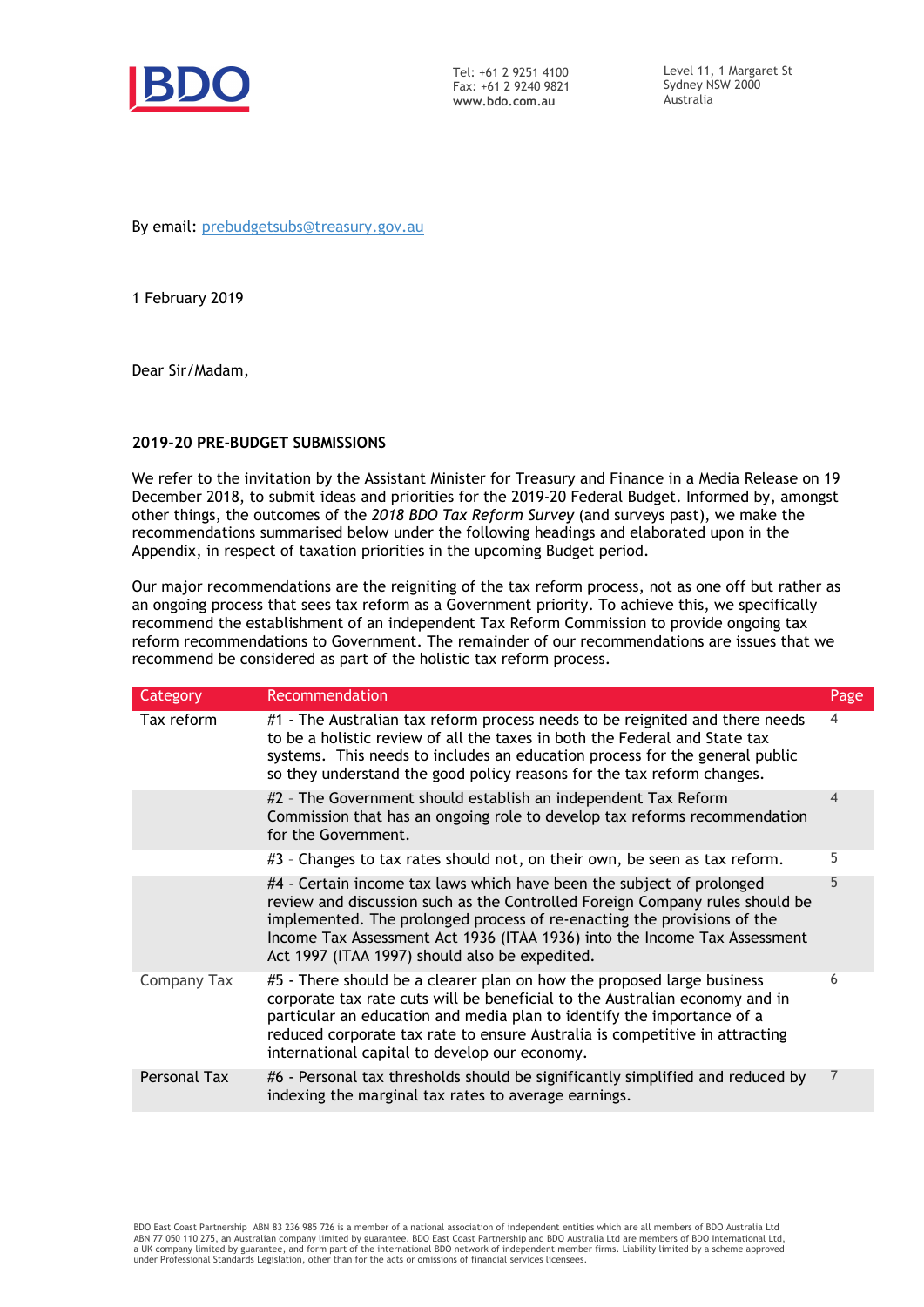

|                                   | #7 - The current Medicare levy system should be reviewed and consideration<br>could be given to the Henry Review suggestion of replacing it with a new                                                                                                                                                                                                                                                   | $\overline{7}$ |
|-----------------------------------|----------------------------------------------------------------------------------------------------------------------------------------------------------------------------------------------------------------------------------------------------------------------------------------------------------------------------------------------------------------------------------------------------------|----------------|
|                                   | model whereby it is applied as a fixed proportion of income tax payable.                                                                                                                                                                                                                                                                                                                                 |                |
| Dividend<br>Imputation            | #8 - The imputation system should be reviewed to identify its effect on debt<br>and capital markets and whether it affects company's decisions to either<br>invest their profits or pay franked dividends. Any changes to refundability of<br>franking credits should only be done with appropriate transitional rules to<br>allow time for existing investors to rearrange their investment portfolios. | 8              |
| Superannuation                    | #9 - Capping of superannuation contributions should be reviewed with the<br>benefit of research into the effect of such capping on superannuation income<br>stream adequacy and also consider the replacement of annual contribution<br>caps with a lifetime contribution cap.                                                                                                                           | 9              |
| Small to<br>medium<br>businesses  | #10 - Small to medium businesses should be given a 'safe harbour' in respect<br>of the application of s45B of the ITAA 1936 where they undertake a demerger<br>under Division 125 of the ITAA 1997.                                                                                                                                                                                                      | 9              |
|                                   | #11 - The structures used by small to medium businesses should be reviewed<br>and the establishment of a "small business company" concept introduced,<br>allowing small business companies to choose to be taxed like partnerships;<br>and/or allow trusts to choose to be to be taxed like companies.                                                                                                   | 11             |
|                                   | #12 - There should be simplification of small business concessions, even if it<br>means losing some concessions.                                                                                                                                                                                                                                                                                         | 11             |
| <b>Capital Gains</b><br>Tax       | #13 - Where a beneficiary of a trust has CGT event E4 apply to it solely due to<br>a tax timing difference, such CGT event should be reversed when the timing<br>difference is reversed in a similar way to the rules for AMITs.                                                                                                                                                                         | 12             |
|                                   | #14 - There should be measured reform to the 50% CGT discount.                                                                                                                                                                                                                                                                                                                                           | 12             |
| <b>Value Shifting</b>             | #15 - Investment allowance rules should be permanently included in the<br>income taxation law with the ability of the Government to turn these<br>allowances on and off as required by the current economic conditions.                                                                                                                                                                                  | 12             |
| Capital<br>Allowances             | #16 - The value shifting rules should be simplified and there should be a<br>higher de-minimis thresholds. There are de minimis rules that have the effect<br>that where the value of a value shift is less than a set value, the value<br>shifting rules will have no application, however these de minimis levels are<br>low and have not been revised since they were introduced in 2002.             | 13             |
| Loss Integrity<br><b>Measures</b> | #17 - Consideration should be given to the removal of the quarantining of<br>capital losses of companies where such companies are prepared to forgo any<br>residual indexation of the cost base of their CGT assets.                                                                                                                                                                                     | 13             |
|                                   | #18 - The complicated loss integrity measures in Subdivisions 165CC and<br>165CD ITAA 1997 need to be re-examined.                                                                                                                                                                                                                                                                                       | 13             |
|                                   | #19 - Tax loss carry-back rules should be reintroduced                                                                                                                                                                                                                                                                                                                                                   | 14             |
| Franking                          | #20 - Revise the 45 day holding rule so that it only applies to the specific<br>situations it was meant to stop and is re-written into the ITAA 1997.                                                                                                                                                                                                                                                    | 14             |
| R&D                               | #21 - There should be reform of R&D to address the ATO's and AusIndustry's<br>tightening of eligibility for R&D claims.                                                                                                                                                                                                                                                                                  | 15             |
| Investment                        | #22 - The Government should consider introducing tax discount for individuals<br>that applies across the board to all savings income and capital gains which<br>should be done in conjunction with a review of both the CGT discount, CGT<br>small business concessions & imputation.                                                                                                                    | 15             |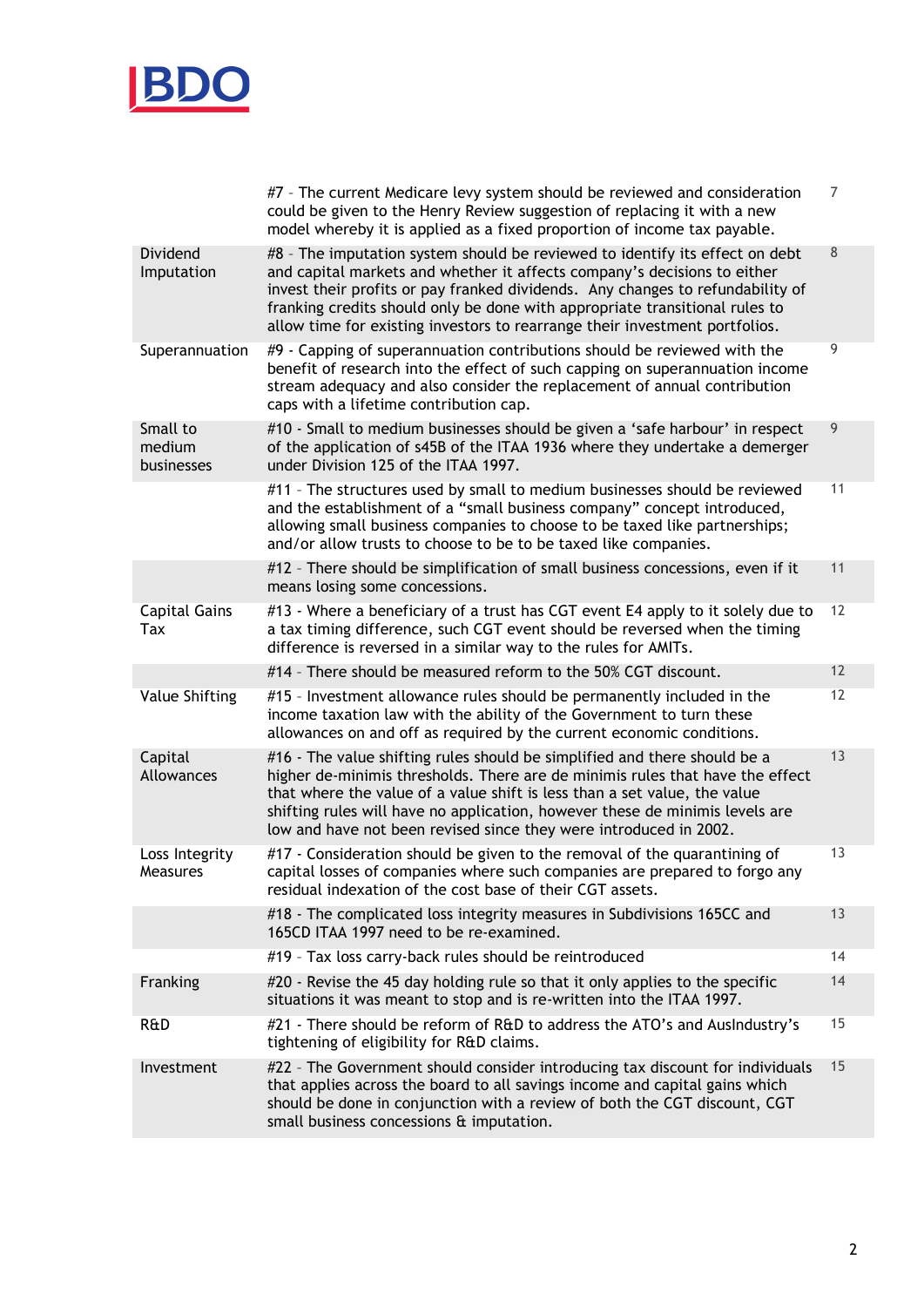

| Employment<br><b>Taxes</b> | #23 - Consideration should be given to a repeal of the FBT, with fringe<br>benefits, instead assessed to employees as salary and wages. This should be<br>done in a way so as not to disadvantage not-for-profit entities that currently<br>rely on FBT concessions to attract staff.                                                   | 16 |
|----------------------------|-----------------------------------------------------------------------------------------------------------------------------------------------------------------------------------------------------------------------------------------------------------------------------------------------------------------------------------------|----|
| <b>State Taxes</b>         | #24 - The Federal Government should seriously negotiate with the State<br>Governments to reform their inefficient taxes, particularly payroll tax and<br>stamp duties.                                                                                                                                                                  | 17 |
| <b>GST</b>                 | #25 - The GST rate should be increased and the base broadened in line with<br>other jurisdictions.                                                                                                                                                                                                                                      | 17 |
| <b>Trusts</b>              | #26 - The review and reform of the rules around taxing trustees and<br>beneficiaries should be reviewed with urgency.                                                                                                                                                                                                                   | 18 |
|                            | #27 - Section 99B of the ITAA 1936 should be revised so that it does not apply<br>when accumulated foreign source income is paid to an Australian resident<br>beneficiary who was a non-resident when the trustee derived the income.<br>This provision should be redrafted so that it applies only to the mischief it<br>was aimed at. | 18 |
|                            | #28 - The current uncertainty surrounding the interaction between Division<br>7A and UPEs should be resolved by either deeming UPEs to not be Division 7A<br>loans and thus allowing Subdivisions EA and EB of Division 7A to apply in the<br>manner in which they were originally intended to apply.                                   | 19 |

Should you have any questions, or wish to discuss any of the comments made in our submission, please do not hesitate to contact me on 02 9240 9736 or lance.cunningham@bdo.com.au.

Yours sincerely

Lance Cunningham

left

BDO National Tax Director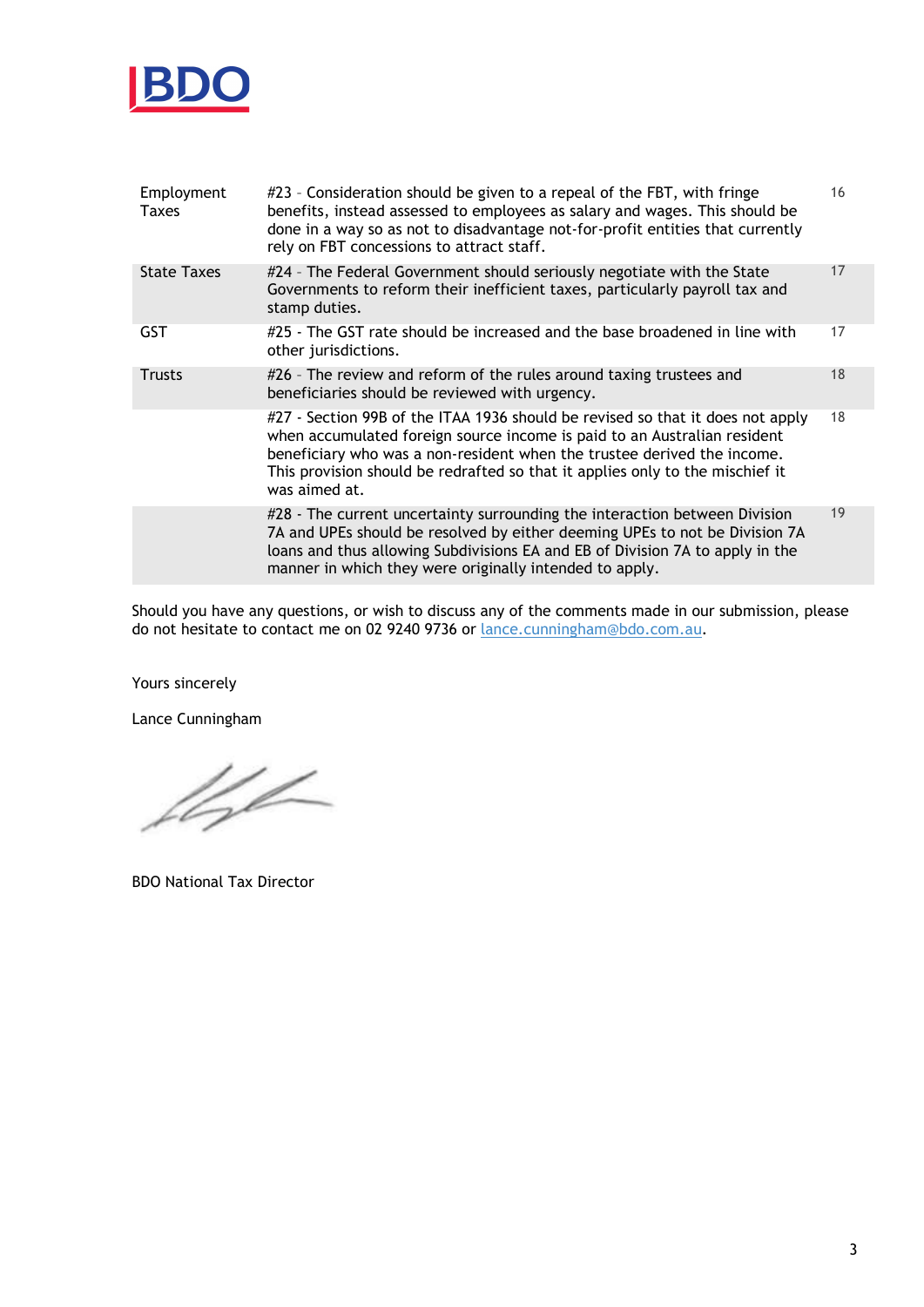

# APPENDIX

# TAX REFORM

## Issue #1 – Australian tax reform is getting urgent.

BDO and our clients have been calling for a holistic review of the Australian tax system. Over the last decade we have collated our client's thoughts on tax reform using our annual BDO Tax Reform Survey. Respondents to our surveys represent a broad range of sectors and business sizes and the sentiment from Australian taxpayers is clear the call for genuine tax reform is getting louder.

In our 2018 BDO Tax Reform Survey we asked respondents whether the Government should recommence the broad tax reform process that covers all taxes and both the Federal and State taxes. In the first BDO Tax Reform Survey that was conducted in 2012 an impressive 77% of respondents responded with a resounding 'yes'. In the years since including last year this result has steadily risen to the point where there was an overwhelming 94% of respondents supporting a broad tax reform process. We suggest the Federal Government listen to our clients, who represent a good cross section of the Australian population and look to implement a genuine tax reform process.

In our opinion the major view that underpins the need for holistic tax reform is to produce an unambiguous tax system that also provides a fair and efficient means of revenue for the Australian Federal and State Governments. This means that where there are tax concessions provided, they need to translate into increased productivity and opportunity.

In terms of practical steps, at a high level there are two that need to be taken urgently. Firstly, there is a need to examine Australia's many different types of tax and rationalise them where possible. Secondly there is a public education campaign outlining the benefits of reform to the tax system. This education process should be done outside the electoral cycle and where possible obtain bipartisan support within the Federal Parliament and State Governments.

Recommendation #1 - The Australian tax reform process needs to be reignited and there needs to be a holistic review of all the taxes in both the Federal and State tax systems. This needs to includes an education process for the general public so they understand the good policy reasons for the tax reform changes.

#### Issue #2 – Independent Tax Reform Commission.

In the BDO 2018/19 Pre-Budget Submission we stated that to achieve real tax reform, we need to focus on the journey, not the destination. If Australia starts on this journey of a long-term, holistic and strategic tax review process that involves the public, examines the challenges and opportunities it presented, and is not beholden to the election cycle, Australia will achieve fair and internationally competitive corporate tax reform.

In the last two BDO Tax Reform Surveys we asked respondents whether tax reform should be separated from the electoral cycle by the establishment of an Independent 'Tax Reform Commission'. In both the 2017 and 2018 BDO Tax Reform Surveys around 80% of respondents supported the creation of such a body. BDO believe that the tax reform process is continually ongoing and not one that should only be visited every 10 or 20 years until tax reform becomes urgent. The establishment of an independent Tax Reform Commission would ensure that the journey of tax reform remains an ongoing process.

Recommendation #2 – The Government should establish an independent Tax Reform Commission that has an ongoing role to develop tax reforms recommendation for the Government.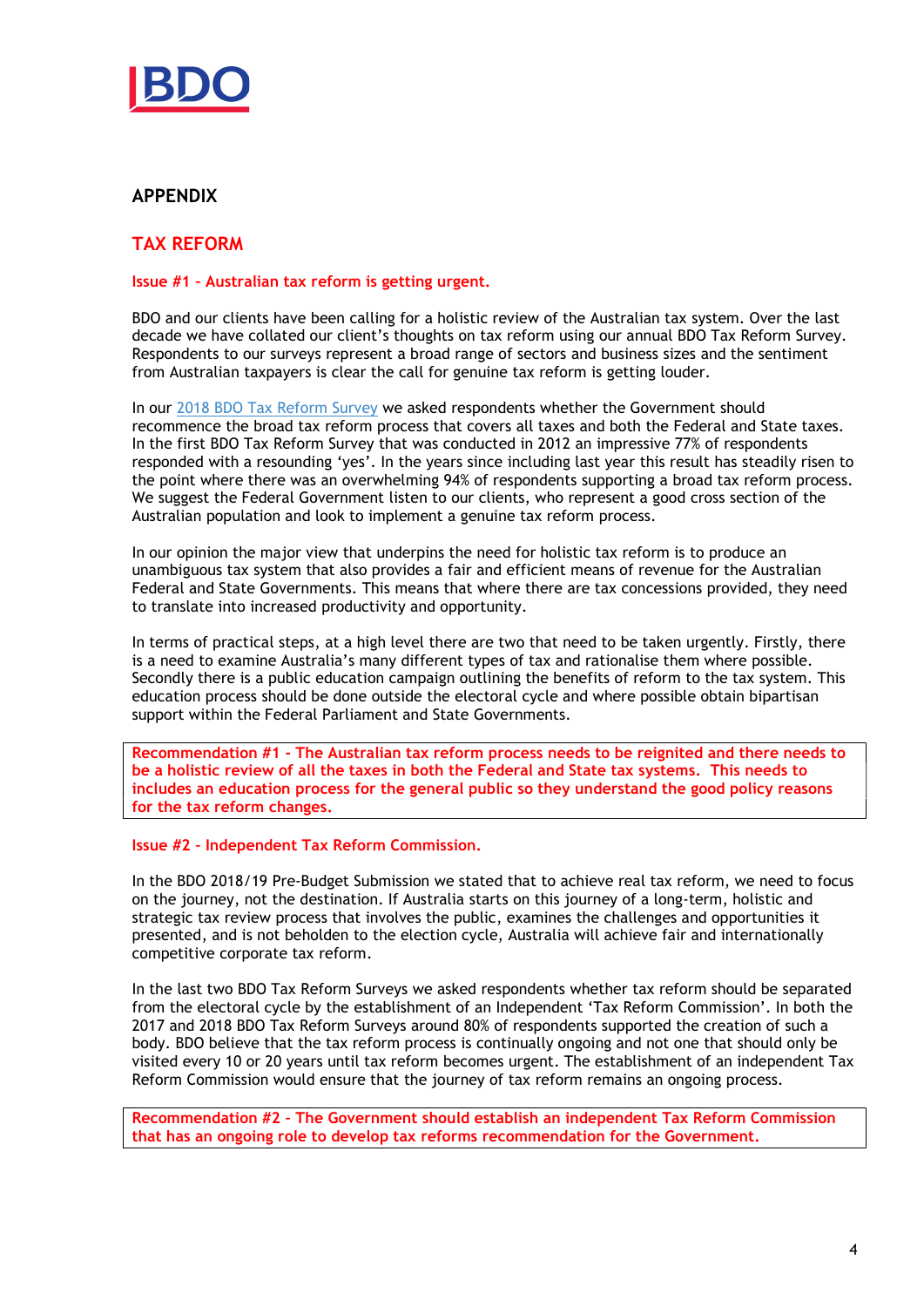

#### Issue #3- Changes to tax rates should not, on their own, be seen as tax reform.

There have been too many instances in Australia as well as overseas, where reductions in tax rates have been sold as tax reform. Changes in tax rates, both increases and decreases, should be seen as an ongoing fiscal policy mechanism the Government uses to make adjustments to the economy to take account of inflation, recessions, international tax rate comparisons and government spending requirements.

Tax reform should instead be seen as a review and amendment of how all the various elements in the tax system interact e with each other and the economic and social aspects of the society. The tax reform process should consistently review these interactions to ensue as much as possible, that the tax system reflects the fundamental aim of all tax policy makers being to have a simple, efficient and fair tax system.

Recommendation #3 – The Government should ensure they do not publicise tax rate reductions on their own as being tax reform. The term tax reform should rather be used for the more fundamental review of the interactions between the various taxes and the resto of the economic and social policies of the country.

#### Issue #4- The Australian Federal taxation laws are overly complex.

Changes to the income tax laws which have been the subject of prolonged review and discussion should be implemented. In this regard, we particularly single out the controlled foreign company (CFC) rules, which have been the subject of a lengthy review undertaken by the Board of Taxation and then Federal Treasury. The most recent review of the CFC provisions commenced under the auspices of the Board of Taxation in 2006. It was subsequently the subject of a number of Discussion Papers released by the Board and by Treasury, culminating in the release of Exposure Draft Legislation in February 2011. The resulting reforms are now well overdue.

The Federal income tax laws are overly complex and need simplification. To this end the prolonged process of re-enacting the provisions of the ITAA 1936 into the ITAA 1997 should be expedited. The reenactment of Australia's income tax legislation from the ITAA 1936 to the ITAA 1997 is a project that is still far from over. The responses to the BDO Tax Reform Surveys past provide strong indications of the complexity faced by taxpayers in addressing their taxation affairs. The mere simplification and updating of the language of the Australian income taxation laws that will come with such a redraft is desirable.

Recommendation #4 - Certain income tax laws which have been the subject of prolonged review and discussion such as the Controlled Foreign Company rules should be implemented. The prolonged process of re-enacting the provisions of the Income Tax Assessment Act 1936 (ITAA 1936) into the Income Tax Assessment Act 1997 (ITAA 1997) should also be expedited.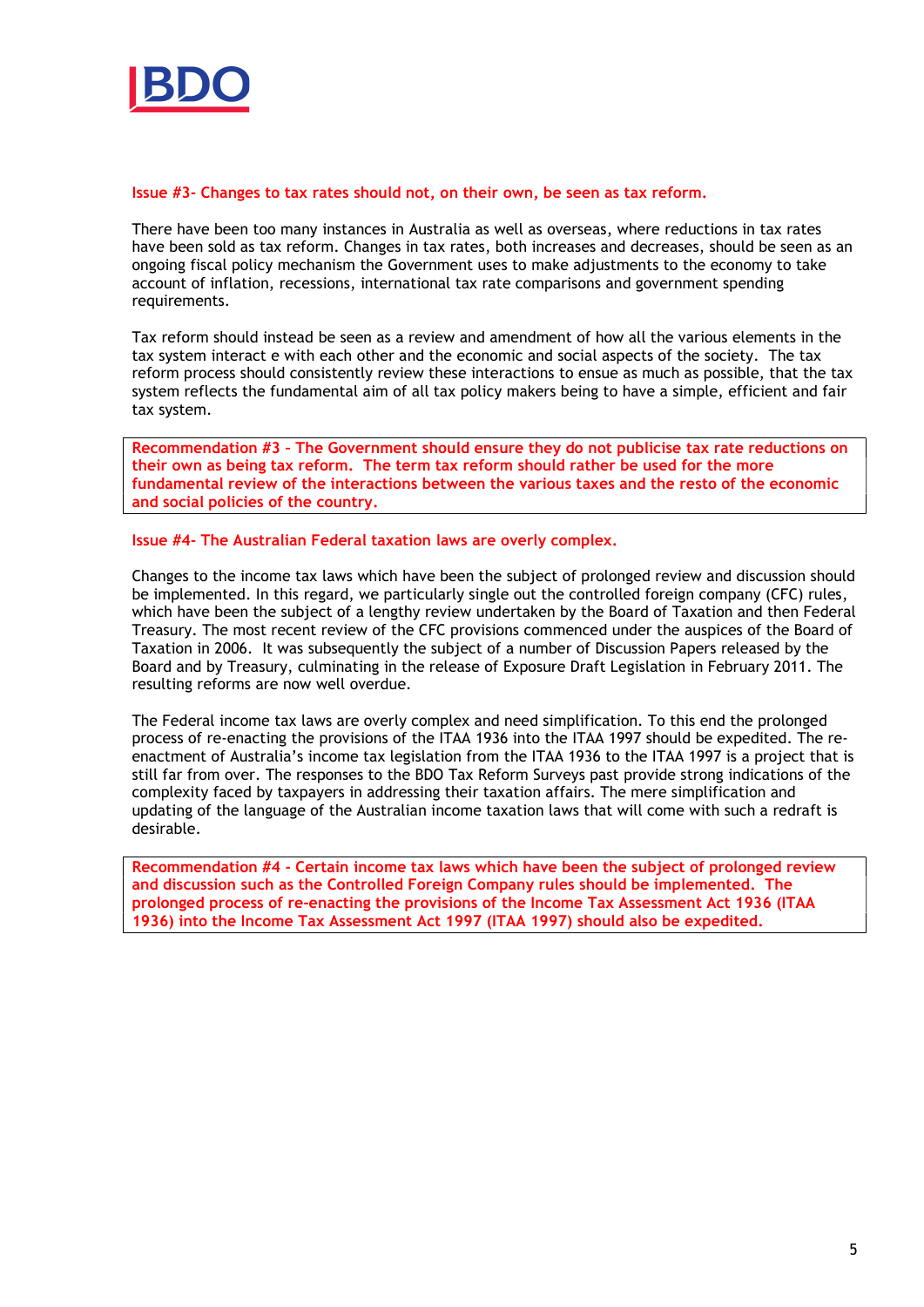

# COMPANY TAX

#### Issue #5 - Implementation of proposed large business corporate tax rate cuts in Australia.

The 30% company tax rate for larger-sized companies is markedly higher than most other OECD countries including New Zealand, South Korea, US, UK and even Norway. Australia's corporate tax rate of 30% is 6% above the OECD average.

It is commendable that the Government lowered company tax rate for small to medium businesses (base rate entities) to 27.5% for the 2019–20 income year and a further 25% for 2021-22. These lower company rates are however likely to mostly benefit companies owned by Australian individuals and will not adequately deal with the competitive disadvantage the 30% company tax rate Australian has for the larger foreign owned companies investing in Australia. It is these larger foreign owned companies that will be affected most by Australia's uncompetitive corporate tax rates as they are more likely to have mobile capital that can be moved out of Australia and to countries with more competitive corporate tax rates.

Proposals to extend the 25% corporate tax rate to larger companies, contained in Treasury Laws Amendment (Enterprise Tax Plan No. 2) Bill 2017, were stalled in the Senate [where they were introduced on 22 August 2018], despite the fact that this has become a matter of great urgency due to the United States' corporate tax cuts from 35% to 21%. If Australia is to remain an attractive place for foreign investment and trade, the Government must cut our large business corporate tax rate sooner rather than later. On effective tax rates, the results are dramatic. Australia's corporate tax collects in 2016 were equivalent to 4.5% of gross domestic product, which is around 50% higher than the OECD average.

With ongoing corporate tax rate cuts implemented by many developed countries, is this a game changer for Australia's tax competitiveness? In BDO's 2018 Tax Reform Survey, 73% of respondents thought so and were of the belief that the Australian corporate tax rate needs to be reduced for Australia to remain competitive in attracting international capital given other countries are reducing their corporate tax rates. This is up from 46% of respondents last year.

We suggest that the Government implements an education and media campaign pointing out why the reduction of the corporate tax rate from larger companies is important in keeping access to international capital, which Australia needs to develop our economy.

Recommendation #5 - There should be a clearer plan on how the proposed large business corporate tax rate cuts will be beneficial to the Australian economy and in particular an education and media plan to identify the importance of a reduced corporate tax rate to ensure Australia is competitive in attracting international capital to develop our economy.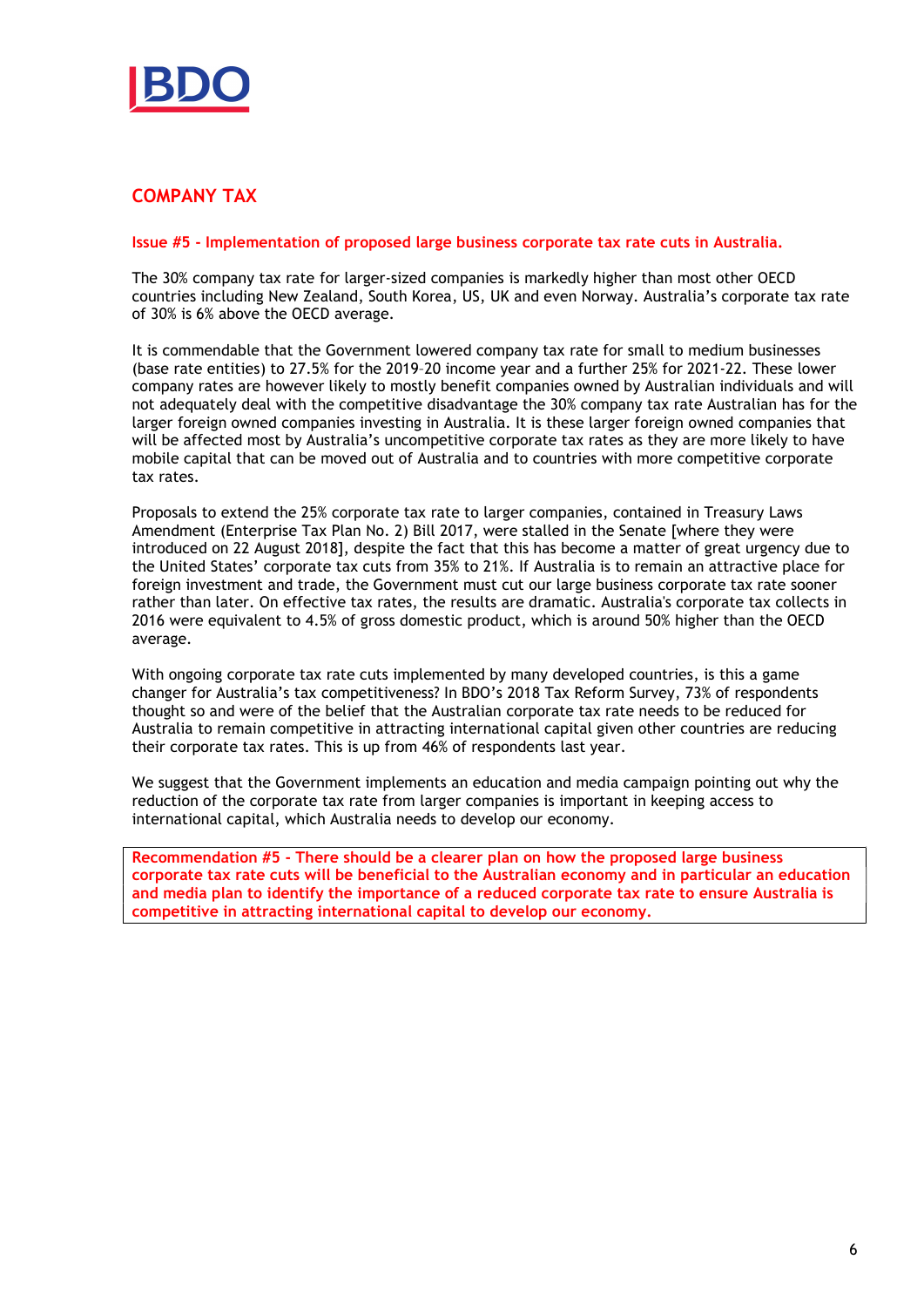

# PERSONAL TAX

## #6 - Personal tax thresholds should be significantly simplified and reduced

Respondents of the 2018 BDO Tax Reform Survey voted personal taxes as the second most important area of tax in need of reform. As the Government's signature policy, corporate tax cuts have dominated the tax rate cut debate and the latest fiscal foray creates an opportunity to look at comprehensive reforms. Income tax rates should really be lowered and indexed to inflation, particularly given the stagnation of average wages, and increases in the cost of energy and housing.

The best solution to the problem of bracket creep is to index the marginal tax rates to average earnings. Indexing marginal tax rates to average earnings would enable marginal tax rates to increase at the pace of inflation. It would increase workforce participation incentives and correct for the overall economic and social costs caused by bracket creep. It would also make Australia more competitive on an international scale. Marginal tax rates can be indexed to things other than average earnings. Whatever the chosen index, it must not be subject at whim to adjustment or discretion, and must be published by an independent authority such as the Australian Bureau of Statistics.

Recommendation #6 - Personal tax thresholds should be significantly simplified and reduced by indexing the marginal tax rates to average earnings.

### #7 –The Medicare Levy is in need of review.

The durability of the Medicare levy (introduced in 1984) has withstood a number of suggestions to abolish it or absorbed into the income tax system which was one of the recommendations of the 2008 Australian's Future Tax System Review (Henry Review)<sup>1</sup>. However, the Henry Review did suggest an alternative of making the Medicare levy more progressive by applying it as a proportion of the income tax payable. Progressive taxation is the fairest and most efficient mechanism for raising this funding as people contribute at a level related to their capacity to pay.

Recommendation #7 – The current Medicare levy system should be reviewed and consideration could be given to the Henry Review suggestion of replacing it with a new model whereby it is applied as a fixed proportion of income tax payable.

# DIVIDEND IMPUTATION

## #8 – The dividend imputation system has not been thoroughly reviewed in decades.

The dividend imputation system has been very popular amongst Australian resident investors and this is evidenced by the results of the BDO Tax Reform Surveys. The abolishment or modification of dividend imputation to fund company tax rate cuts is an issue considered in the BDO Tax Reform Survey every year and was revisited again in 2018 when 79% of respondents felt it should not be changed as it provides an incentive for Australians to invest in local companies. This is consistent with the 80% of respondents who expressed this sentiment in 2017 and interestingly, an increase on the 69% of respondents in the 2016 BDO Tax Reform Survey. Therefore, any changes to the system need to be done carefully and with a good education program identifying the reasons and benefits of such a change. Below are some issues that could be considered in any review of the imputation system.

-

<sup>1</sup> 2008, Australia's Future Tax System Review

<sup>&</sup>lt;http://taxreview.treasury.gov.au/Content/Content.aspx?doc=html/home.htm>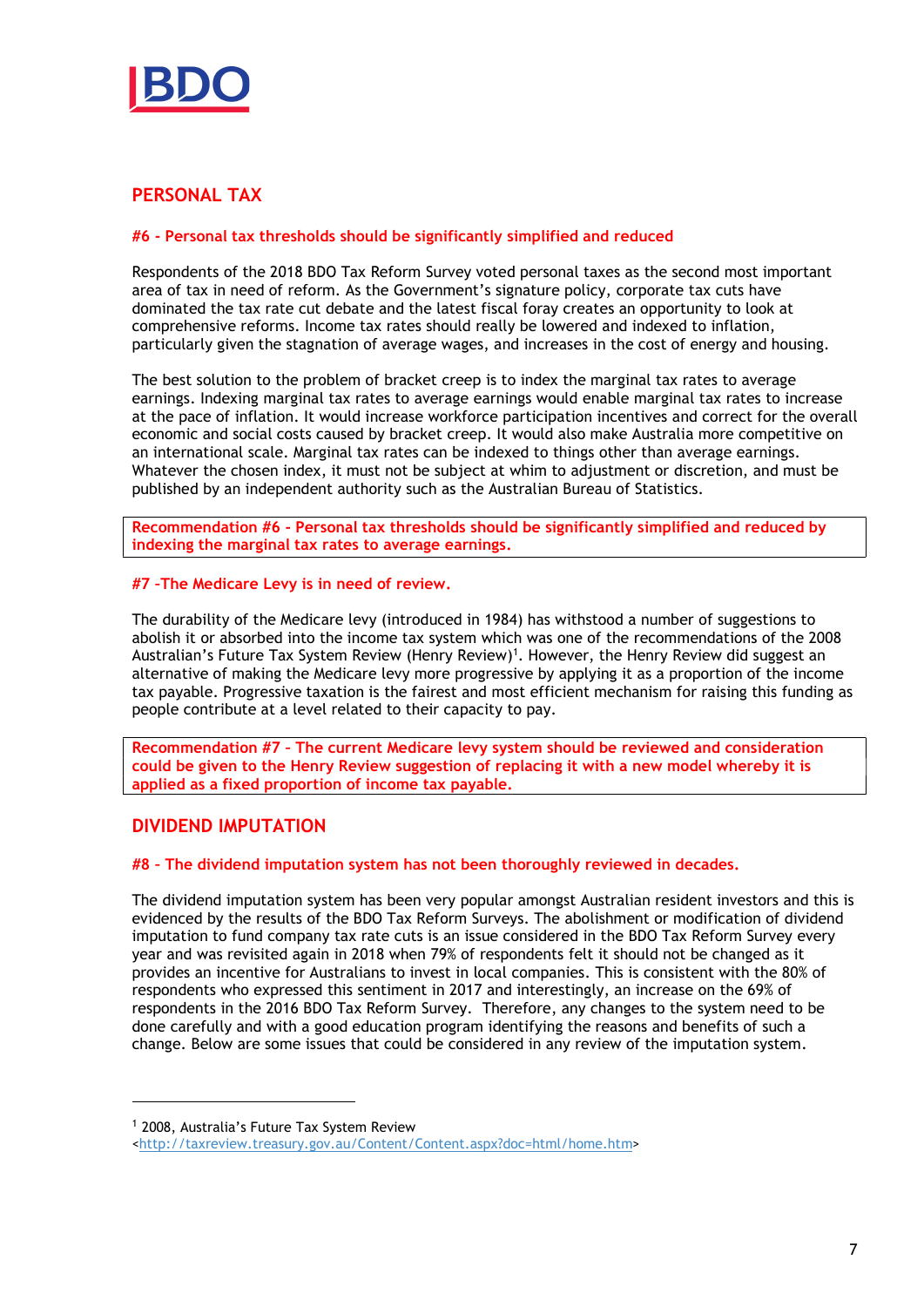

There are arguments that the imputation system distorts the capital/debt markets and motivates companies to maintain high dividend payout ratios with a built-in disincentive for companies to invest their profits to expand their businesses, and puts a relative penalty on overseas investments by Australian companies.

Many other developed countries have disbanded their imputation systems and most have replaced it with a discount for investment income and capital gains. This could be considered as an alternative to the Australian Imputation system.

The dividend imputation system was introduced to stop double taxation of company profits on payment of dividends. However, the this only applies in the case of resident taxpayers receiving distributions of Australian company profits. Foreign investors do not receive the benefit of imputation credits. Although the foreign investors do not have withholding tax deducted from franked dividends this is not much benefit to most of them as their home jurisdictions would generally give them foreign tax credits for the Australian withholding tax.

It has been argued that this causes an inequity between local investors and those from overseas and would discourage foreign investors from investing in Australia. However, these arguments are not supported by any technical analysis. While the imputation system does give an advantage to resident shareholders, it does not provide a disadvantage to foreign investors as they are not in any worse position (and in some cases better position) than they would be if the imputation system was abolished and withholding tax was therefore applicable to the Australian dividends they receive. BDO considers that removing dividend imputation will not increase foreign investment into Australia, but it may encourage Australian companies to use its profits to reinvest rather than being encouraged to payout profits as franked dividends.

The refundability of imputation credits should also be reviewed. It is generally accepted by many expert tax commentators that the refund of imputation credits is not good tax policy. However, because this policy has been in place for more than a decade, any change to this policy would need to be done carefully with transitional rules that allow investors who have made investments in good faith based on this policy to rearrange their investment portfolios to account for any new policy.

Recommendation #8 – The imputation system should be reviewed to identify its effect on debt and capital markets and whether it affects company's decisions to either invest their profits or pay franked dividends. Any changes to the refundability of franking credits should only be done with appropriate transitional rules to allow time for existing investors to rearrange their investment portfolios.

## SUPERANNUATION

#### Issue #9 - The level at which contributions caps are currently set does not appropriately incentivise Australians to save for their own retirement.

There have been two clear signals from the results of BDO's Tax Reform Surveys from the last several years in relation to superannuation. One is that taxpayers do not appreciate the continual 'tinkering' with the superannuation tax system. The other is that they perceive the level at which contributions caps are currently set does not appropriately incentivise them to save for their own retirement. In particular, they are concerned that the contributions cap restricts them from saving for their retirement during the years in which such saving is financially affordable for them.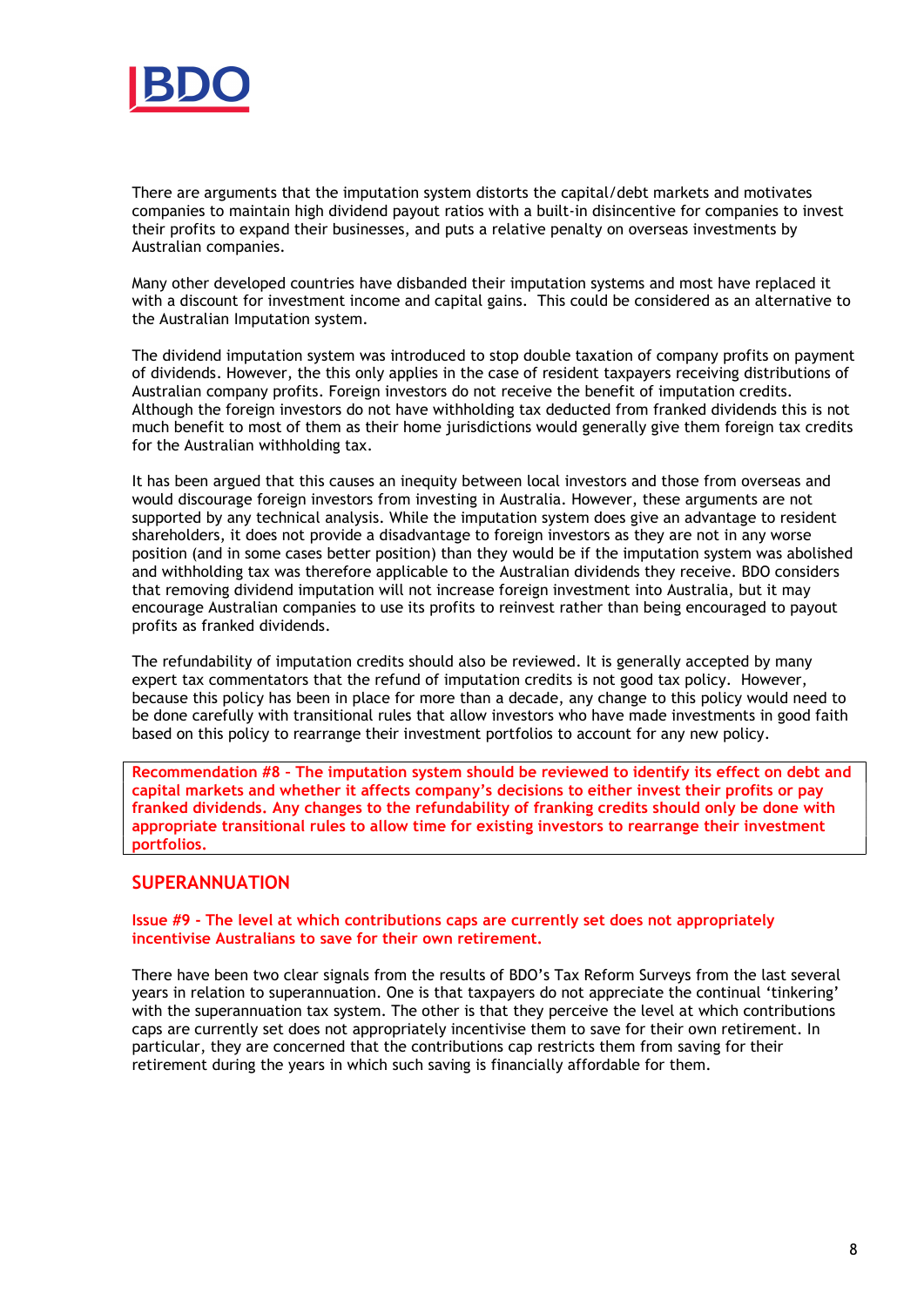

Whilst many taxpayers save for their retirement progressively during the years that they are earning income, it is simply not affordable for the vast majority of the taxpaying community to do so. With the costs mortgages, raising and educating children taking almost all of most taxpayers funds during their early and middle income producing years most of them do not have the extra funds to put into retirement savings until towards the end of their working lives. Over the last 10 years the concessional superannuation contribution cap for older workers has reduced by three quarters from \$100,000 p.a. to \$25,000 p.a. (the same cap as for all other workers).

BDO submit that the level at which the concessional contributions cap is set should be reviewed in light of evidence (either to be collected or, if already collected, to be made public) on the adequacy of such savings for a range of scenarios having regard to the effect of capping.

As an alternative, the annual contribution cap process could be replaced with lifetime concessional contribution cap including appropriate transitional arrangements. The lifetime cap number should be meaningful to allow a person and their family to be self-sufficient in retirement.

Recommendation #9 - Capping of superannuation contributions should be reviewed with the benefit of research into the effect of such capping on superannuation income stream adequacy and also consider the replacement of annual contribution caps with a lifetime contribution cap.

# SMALL TO MEDIUM BUSINESSES

Issue #10 - Small to medium businesses that apply s45B of the ITAA 1936 where they undertake a demerger under Division 125 of the ITAA 1997 are denied a 'demerger dividend'.

Small to medium businesses should be given a 'safe harbour' in respect of the application of s45B of the ITAA 1936 where they undertake a demerger under Division 125 of the ITAA 1997. Where s45B applies in respect of a demerger, it, in conjunction with s45BA, operates to deny the recipient of a demerger dividend the concessional treatment accorded such amounts where they are received as part of a demerger under Division 125 of the ITAA 1997. It has been our experience that the ATO will rarely, if ever give a ruling that s45B will not be triggered where a small to medium businesses conducts a demerger under Division 125.

Demergers result in no economic change to the underlying ownership of assets. As such, concessions are available to make structures more efficient and allow for the splitting of incompatible business operations from one another. Existing general anti-avoidance provisions are sufficient to deal with the tax mischief of demergers undertaken for other reasons. Accordingly, there is an argument that more definite criteria should be specified for the application of s45B to demergers, at least where they are undertaken by small to medium businesses. A 'bright line' test, similar to the three year holding rule under the small business restructure rollover, should be introduced.

More definite criteria should also be specified for the application of s45B to demergers, at least where they are undertaken by small to medium businesses.

Recommendation #10 - Small to medium businesses should be given a 'safe harbour' in respect of the application of s45B of the ITAA 1936 where they undertake a demerger under Division 125 of the ITAA 1997.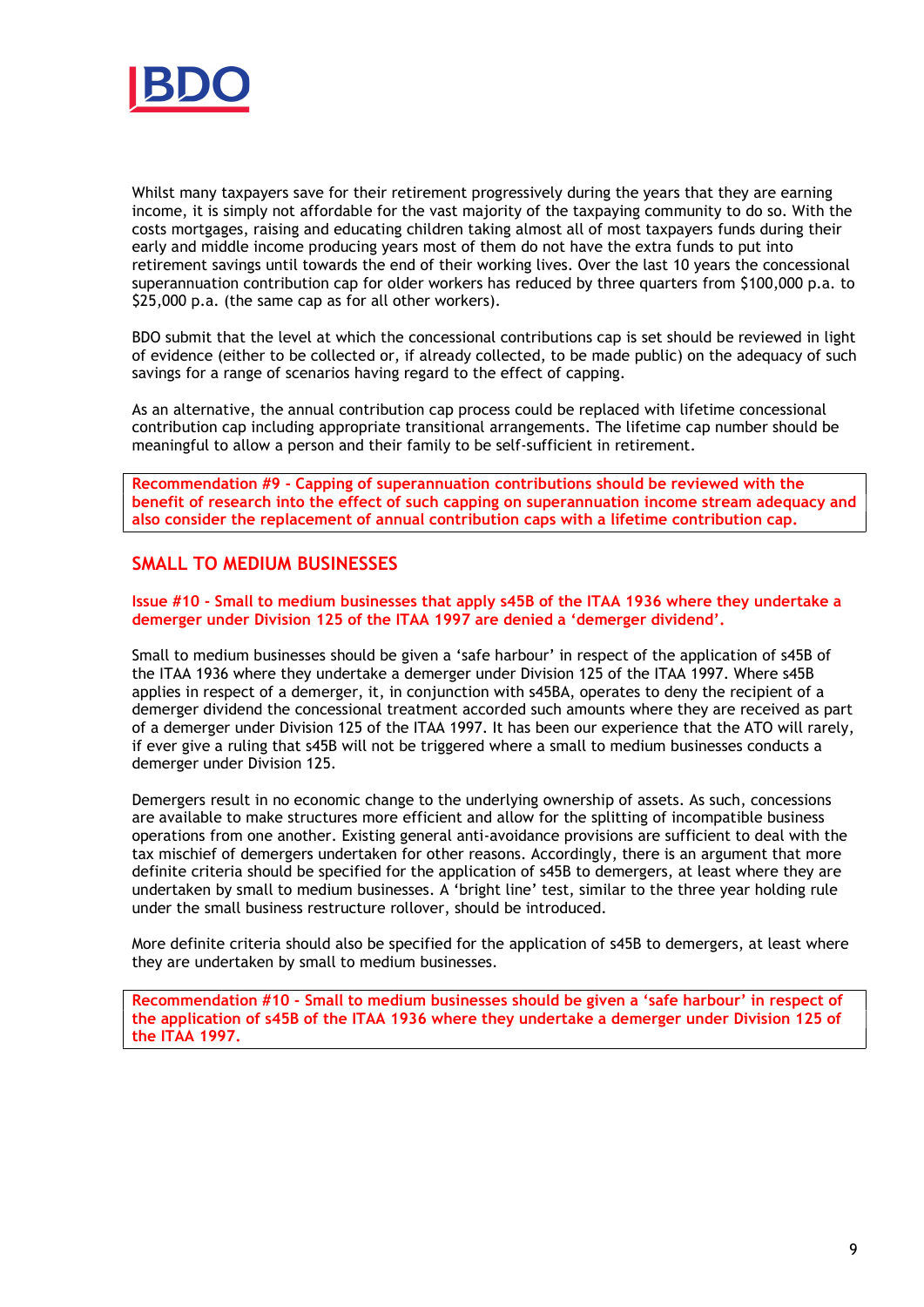

#### Issue #11 – Small to medium business structures should be reviewed.

Small businesses utilise various types of structures including sole traders, partnerships, trusts and companies. Most of these structures have complex tax and other legal rules that can cause real risks for many small businesses. Unfortunately, many of these small businesses and some of their advisers are not aware of all these risks. There are a number of alternatives that could be considered to help small businesses to comply with their tax requirements. Some of these are discussed below:

### Small Business Company

A new official definition of a 'small or medium business entity' should be introduced for the purpose of providing taxation safe harbours to small, entrepreneurial entities so that in their early stages they can concentrate on growing their businesses rather than complying with technical tax legislation. A common cause of frustration for small to medium business entities is that they are subject to the same technical requirements as their much larger competitors, without having access to the resources that their competitors have to manage compliance with these provisions.

A definition of 'small to medium business entity' could be introduced where they are provided with safe harbour treatment in relation to a number of technical tax matters, such as thin capitalisation, the CFC rules, transfer pricing, the debt/equity rules (the turnover threshold for 'debt treatment' of interest free shareholder loans was the provision upon which this suggestion is modelled) and application of various FBT exemptions i.e. the small business car parking exemption where there is an existing similar exemption. The nature of the safe harbours should also be the subject of consultation but should be designed to be easy to apply, 'bright line' tests to give taxpayers the required certainty.

The required definitions could be incorporated into the existing Division 328 and would therefore require aggregation of turnovers of connected entities and affiliates which would act as an integrity measure. We propose that the turnover threshold initially be set at \$20 million per year to align with the R&D refundable tax offset limit, but that this should be subject to 3 yearly reviews, in line with the recently enacted legislation regarding the review of the quantum of a penalty unit under the Crimes Act. Other similar thresholds (such as the small business entity threshold and the \$6 million maximum net asset value test threshold) should be similarly subject to periodic review.

#### Small companies taxed as partnerships

As an alternative to a small business company, small companies could be allowed the right to choose to be taxed as a partnership. Many small companies are set up only to provide asset protection for the business operators and generally most or all or most profits are distributed to the company shareholders each year. If companies could elect to be treated as a partnership it would cut out a lot of complex tax integrity rules associated with companies and their shareholders. There would be a material saving in compliance costs for many small companies and their shareholders if they could elect into being taxed on a transparent basis in a manner similar to partnerships. A model for such an approach is provided by the tax treatment of 'S-corporations' in the United States.

#### Trusts taxed as companies

Trust estates could be allowed a right to choose to be taxed as a company. One interesting outcome from the 2017 BDO Tax Reform Survey was that 42.2% of respondents agreed with the proposition that "the Government should consider taxing trusts as companies". While we would be slow to advocate such a mandatory approach applying to trusts generally, there might be a case for allowing trusts to opt into such an approach.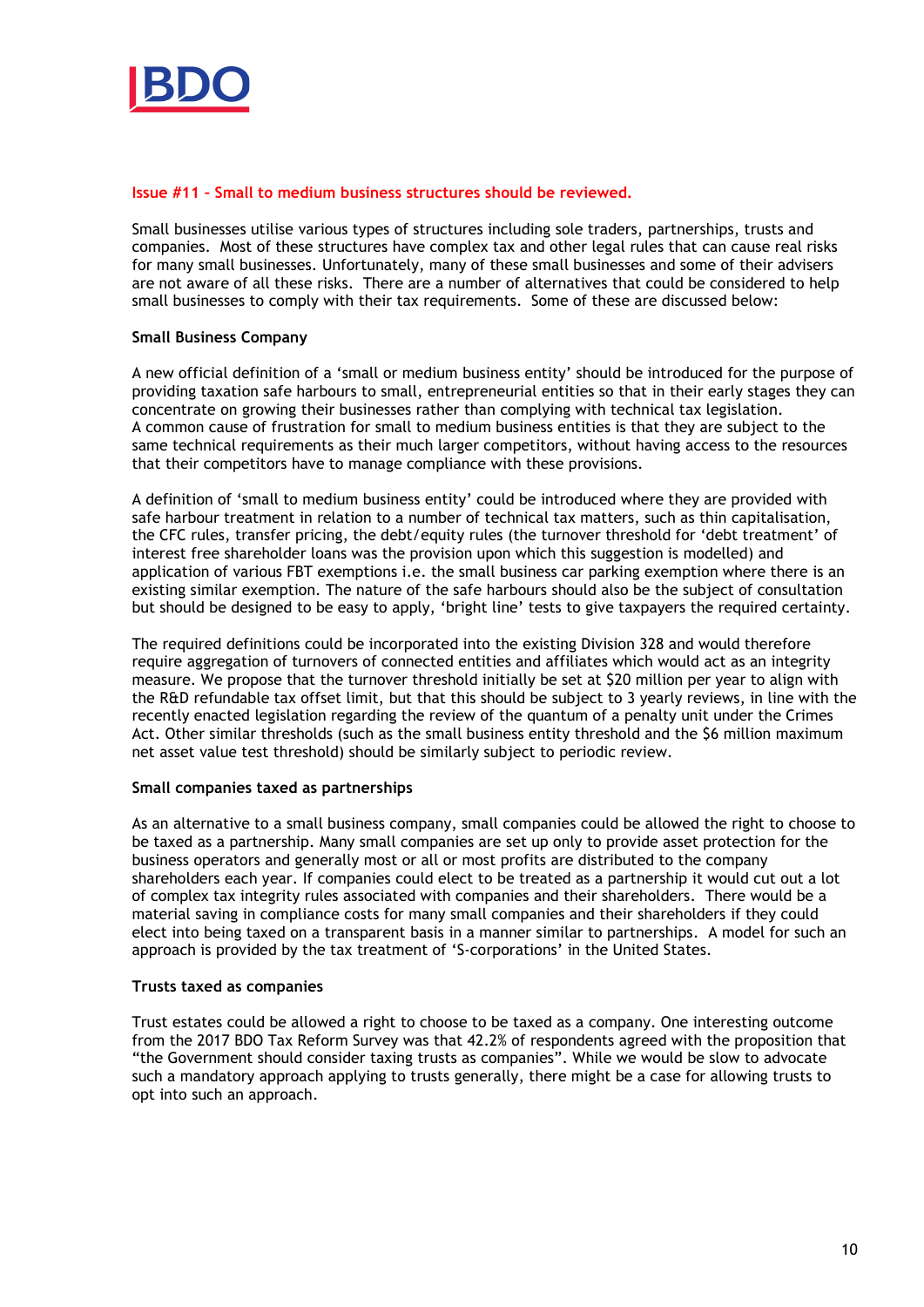

Many small businesses in this country use a structure that is a combination of a trust and a company as it gives them flexibility and in many cases assets protection. However, that structure requires small business to deal with some of the most complex provisions in the tax system including the trust taxing provisions and Division 7A for private company loans, payments and debt forgiveness to shareholders and associates. Removing this burden from such taxpayers, by allowing elective corporate tax treatment to trusts, would alleviate this issue and is in line with the Board of Taxation's recommendation in its 2014 report into Division 7A.

Recommendation #11 – The structures used by small to medium businesses should be reviewed and the establishment of a "small business company" concept introduced, allowing small business companies to choose to be taxed like partnerships; and/or allow trusts to choose to be to be taxed like companies.

### Issue #12 - Small Business Tax Concessions are overly complex

71% of respondents in BDO's 2018 Tax Reform Survey believed that the current tax concessions for small businesses are too complex and should be simplified, even if it means some of the concessions are reduced. This shows that small businesses recognise trade-offs may be needed to obtain simplification of the small business concessions. The small business CGT provisions are one of the most complex pieces of tax legislation we have and it is very difficult for small business and their advisers to understand and follow them correctly without specialist help. In addition, the small business company tax cut legislated in 2017 is an example of how a simple tax measure intended to assist small businesses can become grossly over complicated with unnecessary confusion and complexity. This sentiment is consistent with that expressed in 2017 when 70% of respondents of the 2017 BDO Tax Reform Survey believed the Government should simplify taxes for small businesses.

Recommendation #12 – There should be simplification of small business concessions, even if it means losing some concessions.

# CAPITAL GAINS TAX

#### Issue #13 – A timing difference can result in a deferred tax asset that is subsequently reversed and this reversal can result in CGT event E4.

CGT event E4 applies where a holder of an interest in a trust receives a distribution from the trust which is not otherwise assessable. In those circumstances, the cost base of the beneficiary is reduced to the extent of the distribution, except where the distribution exceeds such cost base, with the amount of any such excess being a capital gain. Differences between the distributable profit of the trust and its s95 net income can be either permanent differences or temporary timing differences. An example of a temporary timing difference is where the depreciation rate for tax is higher than that used for accounting, resulting in a deferred tax liability. This usually results in a CGT event E4 and the reduction of the CGT cost base of the interest in the trust and possibly a CGT gain. Currently, apart from AMITs, when a timing difference is subsequently reversed, there is no reversal of CGT cost base reduction or reversal of the CGT event E4 capital gain that previously applied.

There is also an issue where a timing difference results in a deferred tax asset that is subsequently reversed. There is no increase in the CGT cost base of the units on creation of the deferred tax asset but on the reversal of the deferred tax asset it results in a CGT event E4 and a reduction of the CGT cost base and a possible CGT gain. For example, the accounting depreciation rate exceeding the taxation depreciation rate will result in a deferred tax asset, that when reversed may result in CGT event E4. This could be addressed by adding to the cost base of an interest in a trust where the amount assessed under Division 6 of Part III ITAA 1936 exceeds the amount of the relevant distribution.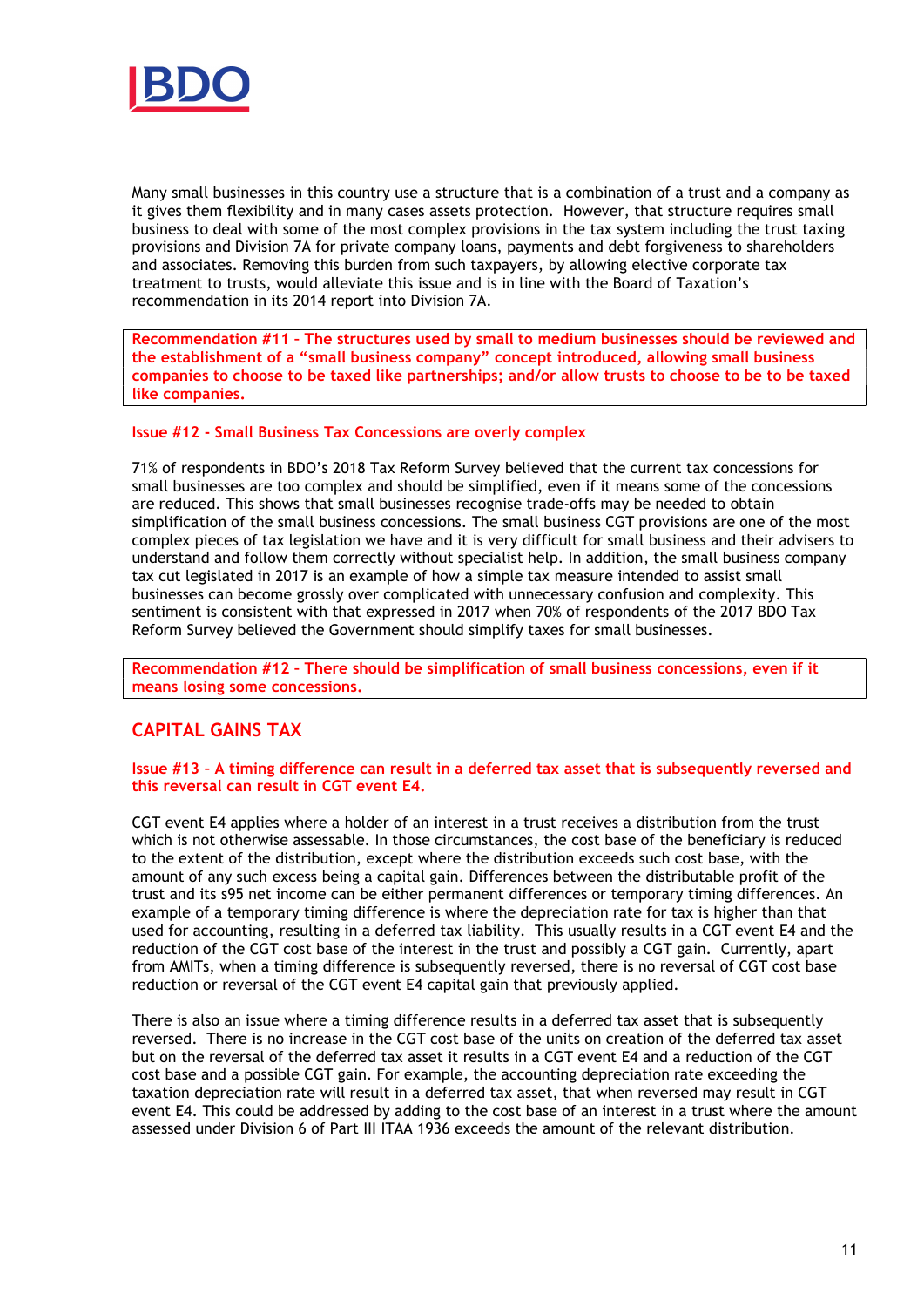

Recommendation #13 - Where a beneficiary of a trust has CGT event E4 apply to it solely due to a tax timing difference, such CGT event should be reversed when the timing difference is reversed in a similar way to the rules for AMITs.

#### Issue #14 – Capital gains tax discount should be reviewed reconsidered in relation to the effect on investment decisions and whether it is consistent with international comparisons,

The CGT discount is not a bad policy, however the level of the discount is generous and is open for abuse therefore there have been various calls for changes to Australia's perceived 'generous' CGT regime. Some of the options reportedly being considered by the Federal Government include decreasing the CGT discount to 25%, alternatively decreasing it to 40% (as recommended in the Henry Tax Review) only for property investments, or some other reduction in the CGT discount for property investments. Another option is completely removing the concession if the property is sold in the initial investment years and phasing the discount in after the investment has been held for some specified number of years.

There is also a good argument for abolishing the CGT discount and reintroducing the indexation of CGT cost bases. The indexation of CGT cost bases was replaced with the CGT Discount in 1999 at a time when inflation was relatively high and it was seen that the CGT discount would provide a reasonable offset for the loss of indexation. However, more recently there has been low inflation, therefore this approach could be reconsidered to see if it still appropriate. One of the other reasons for the replacement of the cost base indexation was because of the complex calculation required for ach capital gain. However, with most capital gains being calculated electronically these days this should not now be seen as so much of a problem. However, any change will require revisiting and considering the previous system of capital gains tax calculation to understand relevant issues rather than leaping towards simplistic, arbitrary solutions.

Recommendation #14 – There should be measured reform to the 50% CGT discount.

# CAPITAL ALLOWANCES

#### #15 – Small business needs an incentive to assist with business activities.

A business investment allowance is a common tool used by governments for economic stimulus. It is an additional tax deduction available for the purchase of plant, equipment and vehicles and encourages business people to invest in income-producing business assets. The most recent version of an investment allowance in Australia was introduced as part of a temporary package to limit the impact of the global financial crisis. That investment allowance was set at 50% of the asset cost.

BDO recommends the investment allows rules be permanently placed in the ITAA 1997 with the ability for the Government to turn the investment allowance on and off as is appropriate for the economic conditions. This could be done by either having a particular end date or a regular review of the end date. If particular changes are needed to the investment allowance rules to account for special conditions, it would be just a matter of amending the particular conditions in the rules instead of recreating new rules every time

Recommendation #15 – Investment allowance rules should be permanently included in the Income Tax law with the ability of the Government to turn these allowances on and off as required by the current economic conditions.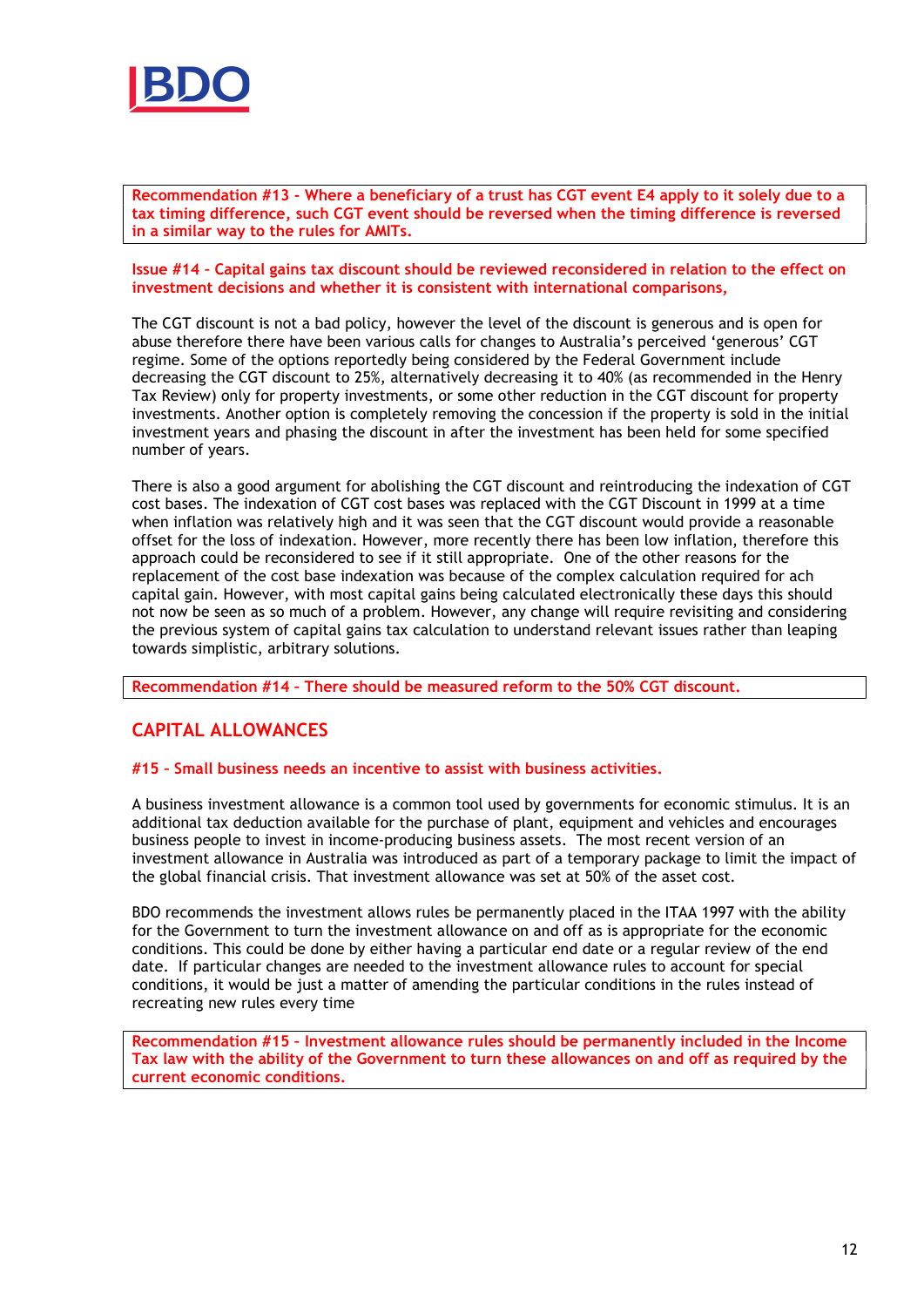

# VALUE SHIFTING

## Issue #16 - The value shifting rules are too complicated.

The value shifting rules introduced in 2002 addressed arrangements that shift value out of assets, distorting the relationship between their market values and their values for tax purposes. Without a value shifting regime, these arrangements could encourage the creation of artificial losses and the deferring of gains. These rules are too complicated, as well as being mechanical and prescriptive, and can apply in situations where there is clearly no tax avoidance purpose.

Recommendation #16 - The value shifting rules should be simplified and there should be a higher de-minimis thresholds. There are de minimis rules that have the effect that where the value of a value shift is less than a set value, the value shifting rules will have no application, however these de minimis levels are low and have not been revised since they were introduced in 2002.

# LOSS INTEGRITY MEASURES

### Issue #17 – Capital losses made by companies are often unusable.

Where a company realises a capital gain, it is often assessed and taxed to the company in an identical manner to the taxation of an equivalent revenue gain. Notwithstanding this, companies continue to be prohibited from deducting net capital losses from their assessable income of current or future years. This can result in the unsatisfactory situation of a company being assessed and taxed on taxable income while simultaneously carrying forward a 'quarantined' net capital loss.

Consideration should be given to the removal of the quarantining of capital losses of companies where such companies are prepared to forgo any residual indexation of the cost base of their CGT assets. The income tax legislation should be amended so that companies that elect to forgo indexation can deduct net capital losses, in the same way that they can deduct revenue expenses or losses. Provided a company is prepared to forgo any residual access to indexation of cost bases in respect of capital gains there appears no good reason for the continued quarantining of such capital losses. Accordingly, the law should be amended so that such a company can immediately deduct such a capital loss, for all income tax purposes. Arguments that capital losses should continue to be quarantined because taxpayers can control the timing of such losses are not persuasive. The timing of an equivalent revenue loss on a similar revenue asset is similarly under the control of relevant taxpayers as are other deduction events such as the writing off of a bad debt. Contrived 'wash sales' can be adequately addressed by application of the general anti-avoidance rule in Part IVA.

Recommendation #17 - Consideration should be given to the removal of the quarantining of capital losses of companies where such companies are prepared to forgo any residual indexation of the cost base of their CGT assets.

Issue #18 - The loss integrity measures in Subdivisions 165CC and 165CD ITAA 1997 are over complicated.

Australia has some of the most complicated loss integrity measures in the world, many of which were put in place prior to tax consolidation and deal with problems that have been largely resolved by recent tax reforms.

Recommendation #18 - The complicated loss integrity measures in Subdivisions 165CC and 165CD ITAA 1997 need to be re-examined.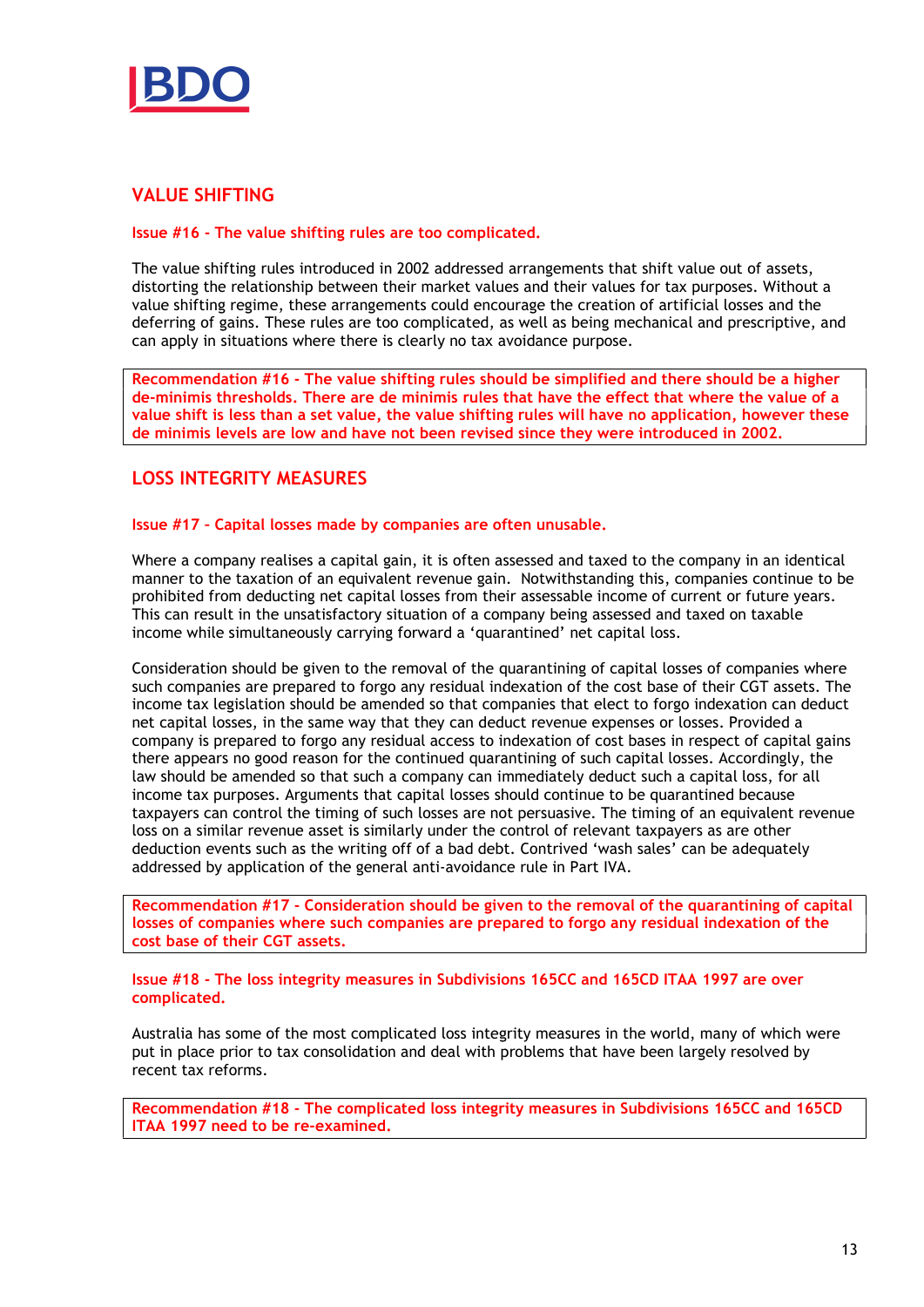

#### #19 - Tax loss carry-back and carry-forward mechanisms are not generous enough, resulting in asymmetrical treatment between profits and losses

Tax loss carry-back is a provision that allows an individual or a business to use a net operating loss in one year to offset a profit in one or more previous years. A tax loss carry-forward works the same as a tax loss carry back, carrying the tax loss over to a future year of profit.

The current mechanisms are limited to loss carry forward resulting in an asymmetry that means that a company that makes a profit in one year and a loss in the next year will pay a higher effective tax rate over those two years than another companies that either make the loss in the first year and a loss in the second year or have the same total profit more evenly over the two years. This can give rise to a bias against riskier investments, which diverts capital to investments that are of lower value for the economy.

A loss carry-back tax offset should also be re-introduced (it was repealed when the Mineral Resource Rent Tax was repealed in 2014). A loss carry-back will encourage companies to adapt to changing economic conditions and take advantage of new opportunities through investment. Companies will be able to utilise their tax losses sooner and reduce the extent to which they risk never being able to use those losses. A loss carry-back offset will also improve the cash flow of affected companies by allowing them to access their losses in a timelier manner. This promotes sensible risk taking by companies, helping them to adjust to changing economic conditions. It should also be available for companies that are eligible small business entities.

BDO suggests that Tax losses should be able to be carried back for two years by re-introducing a loss carry-back tax offset. The former offset was only available if the company had paid tax in the previous two years and this restriction should be retained to ensure that the offset rewards previous success and encourage continuation of such success and not reward careless risk taking by management, which should not be done at public expense.

To ensure that this measure is revenue neutral it could be accompanied by amendments to restrict the loss carried forward for a maximum of 10 years before they are forfeited.

Recommendation #19 – Tax loss carry-back rules should be reintroduced

## FRANKING

Issue #20 – The 45-day rule applies too broadly.

The 45-day rule requires resident taxpayers to hold shares at risk for at least 45 days (90 days for preference shares, not including the day of acquisition or disposal) in order to be entitled to franking credits. This rule was brought in to counter some inappropriate schemes for the trading in franking credits but it is so wide that it affects many arrangements that do not relate to franking credit trading.

Recommendation #20 - Revise the 45 day holding rule so that it only applies to the specific situations it was meant to stop and is re-written into the ITAA 1997. We also note that the 45-day rule relies on repealed legislation from the 1936 Act, which is difficult to find and its wording is ambiguous and difficult to read and that this should be addressed as part of any rewrite.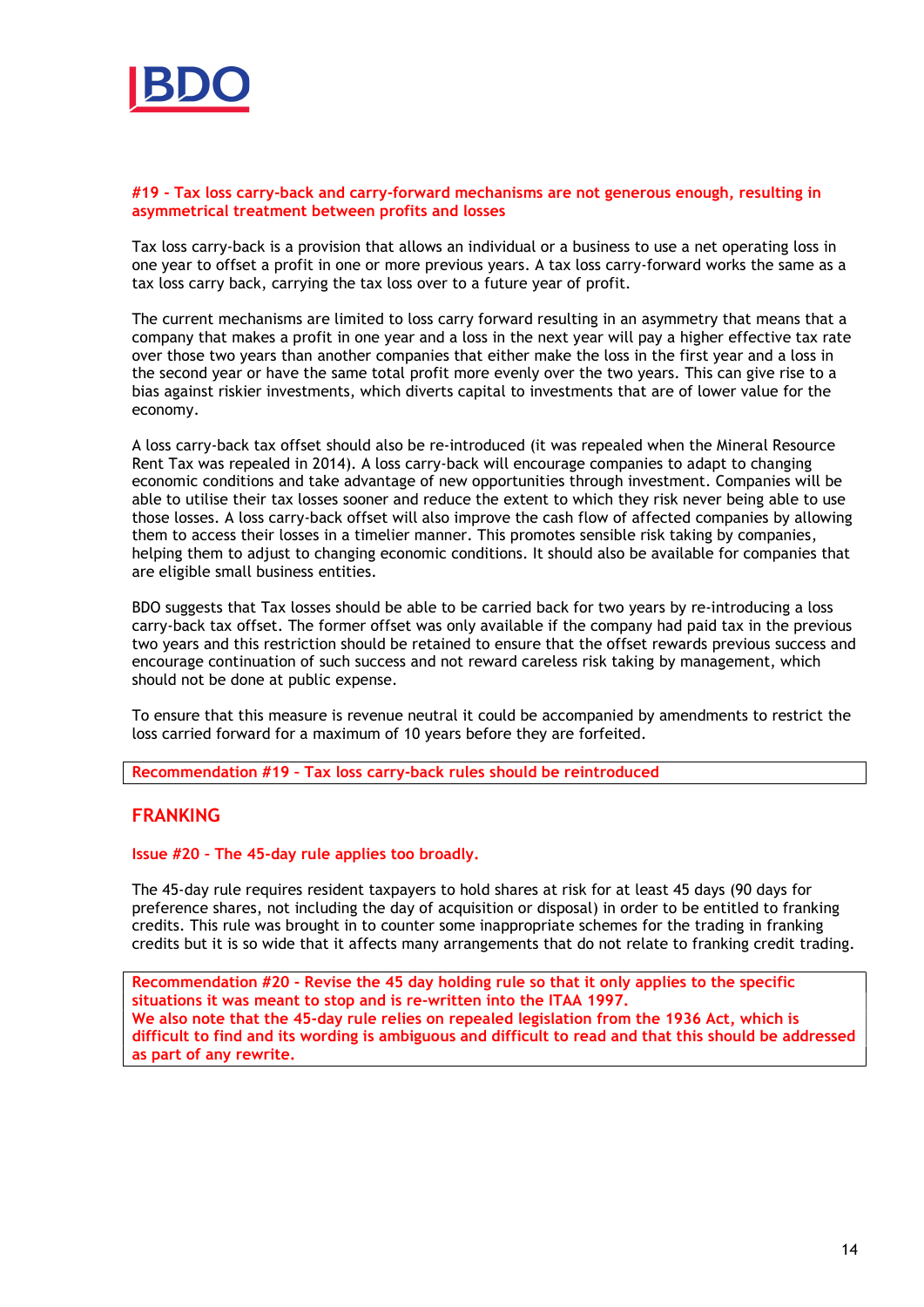

## R&D

Issue #21 – AusIndustry has tightened eligibility for R&D claims.

AusIndustry's feedback on R&D activities drastically differs from what is, based on previously decided cases, considered to be R&D activities within the legislative definition. AusIndustry often narrows the legislative definition of a core R&D activity through introducing additional criteria absent from s355-25 ITAA 1997. AusIndustry suggests an eligible core R&D activity cannot include a standard experimental procedure as the results can already be determined in advance. This is a flawed position as it fails to consider all the variables that could result in an unknown income such as the various experimental parameters and their interactions.

Recommendation #21 - There should be reform of R&D to address the ATO's and AusIndustry's tightening of eligibility for R&D claims. The current definition of eligible activities and expenses under the law should be retained but there needs to be more AusIndustry and (where necessary) ATO guidance, including plain English summaries, case studies and public rulings, to give greater clarity to the scope of eligible activities and expenses.

## INVESTMENT

#### Issue #22 – There needs to be further incentive for Australians to work and invest.

Superannuation's tax-preferred status has enabled it to become the primary savings vehicle for most Australians. Whilst this has been very beneficial for retirement savings it does little to recognise the necessity for individuals to save income outside of superannuation to afford major capital purchases during their working life.

The Henry Review proposed that there should be a 40% savings income discount available to individuals for non-business related net interest income, net residential rental income (including related interest expenses), capital gains (and losses) and interest expenses related to listed shares held by individuals as non-business investments. Such a recommendation may make investments outside of residential property (that is not the family home) and superannuation more attractive. To provide further incentive for Australians to work and invest we support the introduction of a savings income discount.

Recommendation #22 – The Government should consider introducing a tax discount for individuals that applies to all savings income and capital gains which should be done in conjunction with a review of both the CGT discount, CGT small business concessions & imputation. The Government could consider introducing a savings income and capital gains discount for individuals.

## EMPLOYMENT TAXES

#### Issue #23 - The FBT produces an onerous compliance burden on employers and inappropriate tax outcomes for employees who are on lower income tax marginal rates compared to the FBT rate.

The Fringe Benefits Tax (FBT) was introduced in 1986 in order to address a perceived shortcoming in the then existing income tax measures (s25(1) and s26(e) of the ITAA 1936) in appropriately taxing nonsalary or wage benefits provided to employees by employers. An appropriate response would have been to amend the existing income tax legislation in order to ensure that such benefits were appropriately valued and assessed to the relevant employees. Instead, the (then) Government, introduced a whole new tax regime which assessed and taxed the benefits to the employer providing the same. Additionally, it imposed a whole new compliance regime with returns and a taxation year quite different and separate from relevant income tax compliance obligations.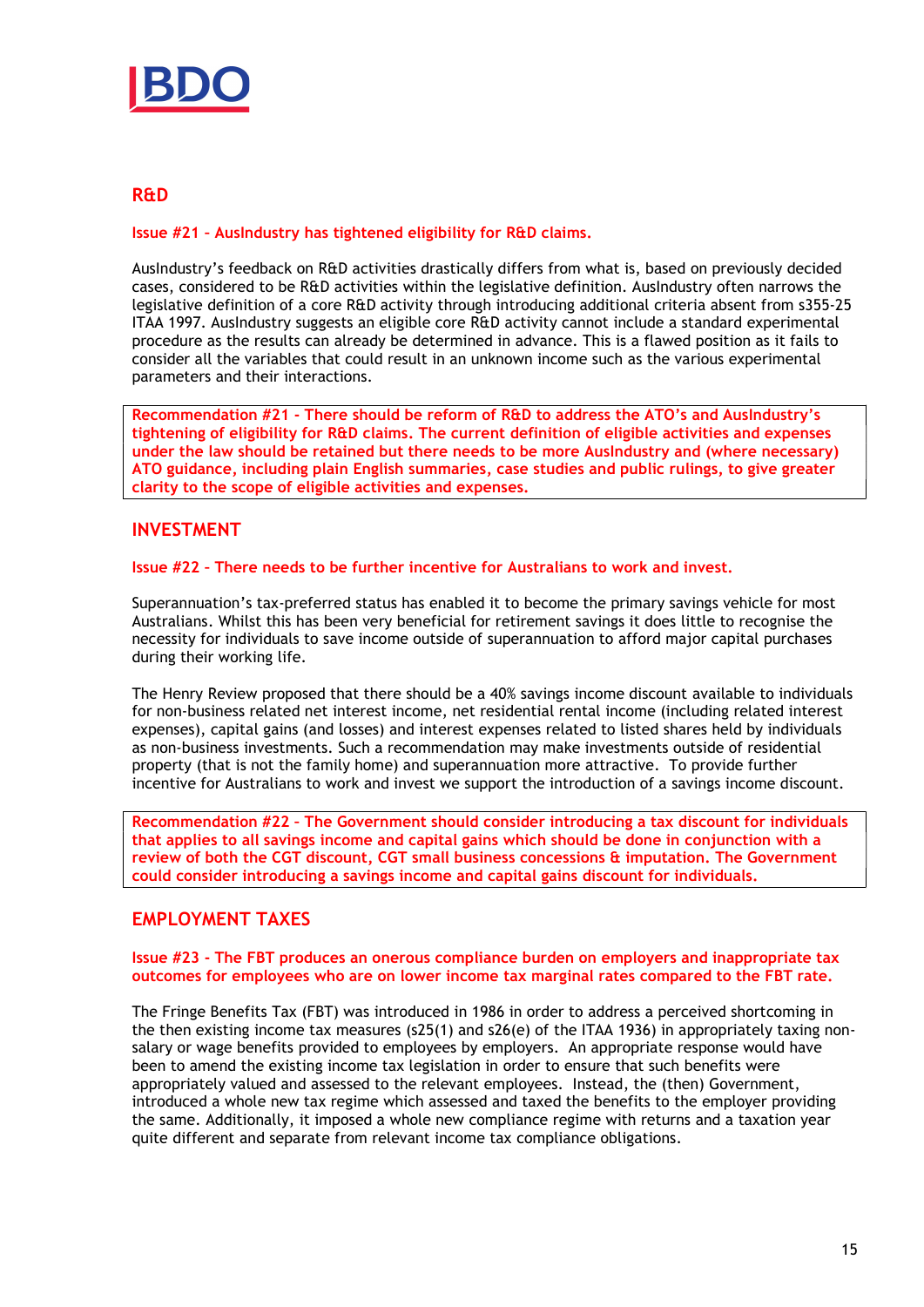

The current design and rate of FBT is such that it is implicitly assumed that employees paying the maximum marginal rate of income taxation should be indifferent as between receiving salary or wages or receiving the equivalent value in fringe benefits. However, the corollary of this is that FBT applies regressively, as it implicitly taxes benefits provided to earners of income whose marginal rates of income tax are less than the maximum marginal rate, at the maximum marginal rate. In other words, in addition to taxing the wrong taxpayer (being the employer rather than the employee), the tax unfairly penalises the provision of fringe benefits to low income earners. In addition to the above, any alleged simplicity benefits which flow from assessing and taxing the benefits centrally to the employer rather than to the employee, have been substantially eroded by the requirement that the employer separately identify 'reportable fringe benefits' attributable to each employee and record the same on PAYG payment summaries provided to the employee and the ATO. This is further exacerbated by the absence of tax consolidation in respect of FBT.

The current paradigm for FBT is also at odds with most other tax jurisdictions. Most other jurisdictions, appropriately, assess and tax to employees, fringe benefits supplied to such employees in respect of their employment. Notwithstanding this mismatch, Australia has made little or no effort to address the international economic double taxation of fringe benefits where they are provided in a "cross-border context". Thus, for example, an Australian employer would be assessed to FBT in respect of fringe benefits supplied to a resident employee carrying out services in a foreign jurisdiction. Such foreign jurisdiction would often assess and tax the employee in respect of the same benefits. Because FBT is not imposed under the Income Tax Assessment Acts and the persons upon whom the Australian and foreign taxes are imposed differ, Australia will provide no relief (under the Foreign Income Tax Offset measures in Division 770 of the ITAA 1997) from the effective double international taxation of the same benefit. The situation is no better under bi-lateral double tax agreements (DTAs) which Australia has entered, as FBT is not a "tax covered" by the majority of such DTAs and thus is not a tax in respect of which the majority of such DTAs can intervene to relieve double taxation.

We note that the Henry Review advocated a partial reduction in the scope of the FBT. While this could have some benefits, we would suggest a complete repeal of the FBT would result in greater material simplicity gains. A note of caution needs to be added in respect of this proposal as it applies to the notfor-profit sector. Participants in that sector currently rely on FBT concessions to compete with other prospective employers. Replacement concessions would need to be provided to maintain the status quo. If the FBT were not to be repealed, consideration should be given to measures aimed at reducing the tax's compliance burden, such as allowing corporate groups to comply on a consolidated basis. If a repeal of the FBT was seen as not achievable, consideration should be given to measures aimed at reducing FBT compliance costs such as allowing consolidation of corporate groups for the discharge of FBT liabilities and compliance obligations.

Recommendation #23 – Consideration should be given to a repeal of the FBT, with fringe benefits instead assessed to employees as salary and wages. This should be done in a way so as not to disadvantage not-for-profit entities that currently rely on FBT concessions to attract staff.

## INEFFICIENT STATE TAXES

#### Issue #24 – Negotiate with the State Governments to remove their inefficient taxes

85% of respondents in BDO's 2018 Tax Reform Survey felt that the complexity of the current tax system is a significant barrier to operating an efficient business. Of the country's taxes, State payroll taxes and stamp duties have been consistently criticised. 90% of participants in the 2018 BDO Tax Reform Survey said payroll tax placed a significant burden on businesses and 84% of respondents said stamp duties have a detrimental effect on the economy by discouraging the sale of real estate and business assets.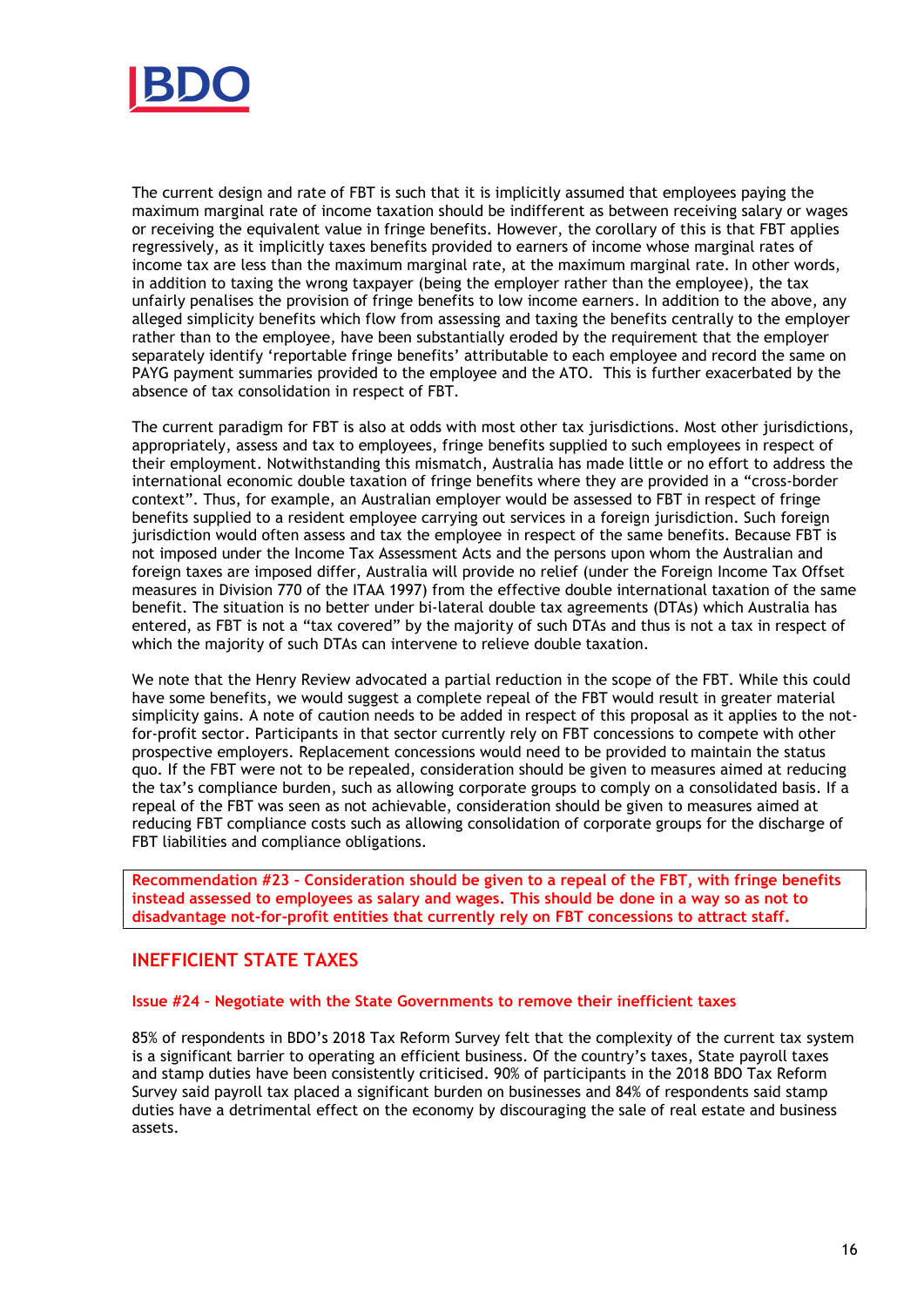

The Henry Review considered the potential to consolidate payroll taxes into a single tax on employee remuneration administered through the PAYG withholding system. It also recommended replacing payroll taxes with revenue from more efficient broad-based taxes that capture the value-add of labour. Each of these options would require careful consideration of implications associated with altering the current payroll tax base, as well as how to distribute revenue between States and Territories, but are worth examining for their potential to significantly improve the efficiency of our tax system (including by reducing tax administration). While BDO does not propose any specific reforms to specifically deal with the payroll tax administration challenge, it is conceivable that a reform program similar to the implementation of the GST could facilitate the removal of State based taxes such as payroll tax subject to their replacement with a suitable alternative. Critical to any reform efforts will be to adopt a national approach. The Commonwealth, States and Territories should work together (rather than individually) to identify reform opportunities that are the most fruitful.

Stamp duty is also viewed as unfair because it is usually only paid by those people that are acquiring assets. Imposing stamp duty at the point of acquisition puts a disincentive on acquisition of land and expansion of businesses. This means the State Governments are imposing more tax on the people who, for whatever reason, need or want to change their assets more often than other people. There is no good policy reason why these people should be contributing more to State Government revenues than people who don't need or want to change their assets often.

According to Infrastructure Australia's 'Making Reform Happen' Paper Australia<sup>2</sup> stands to gain \$24.3 billion every year in GDP from 2047 if State Governments phased out stamp duty replacing it with a broad-based land tax, a new report has found. Transitioning to this new tax system would also boost Government tax revenue to \$11.2 billion annually by 2047.

Recommendation #24 – The Federal Government should seriously negotiate with the State Governments to reform their inefficient taxes, particularly payroll tax and stamp duties.

# GOODS & SERVICES (GST)

-

Issue #25 – GST has been conspicuously missing from the tax reform debate.

The main rationale for bringing in the GST and giving the revenue to the States was that it would enable them to review their taxes, and get rid of their inefficient or inequitable ones. They have done that to some extent, but not to the extent that was expected when the GST was brought in. The GST is seen as a modern and, efficient tax that could actually replace some of these archaic taxes that the states are currently using, particularly stamp duty.

Having identified problems in respect of payroll taxes and stamp duties, the funding of the removal of such inefficient taxes could be provided by a broadening of the tax base of the GST and/or an increase in the rate of such tax.

BDO Recommends the GST rate should be increased to 15% across a broadened base with appropriate compensation to ensure that it is fair and equitable. Australia's 10 % rate is very low compared to the 15 to 20% in other countries that have GST/VAT.

Recommendation #25 - The GST rate should be increased and the base broadened in line with other jurisdictions.

 $<sup>2</sup>$  2018, Infrastructure Australia Paper 'Making Reform Happen: Using incentives to drive a new era of</sup> infrastructure reform' < https://infrastructureaustralia.gov.au/policy-publications/publications/making-reformhappen.aspx>.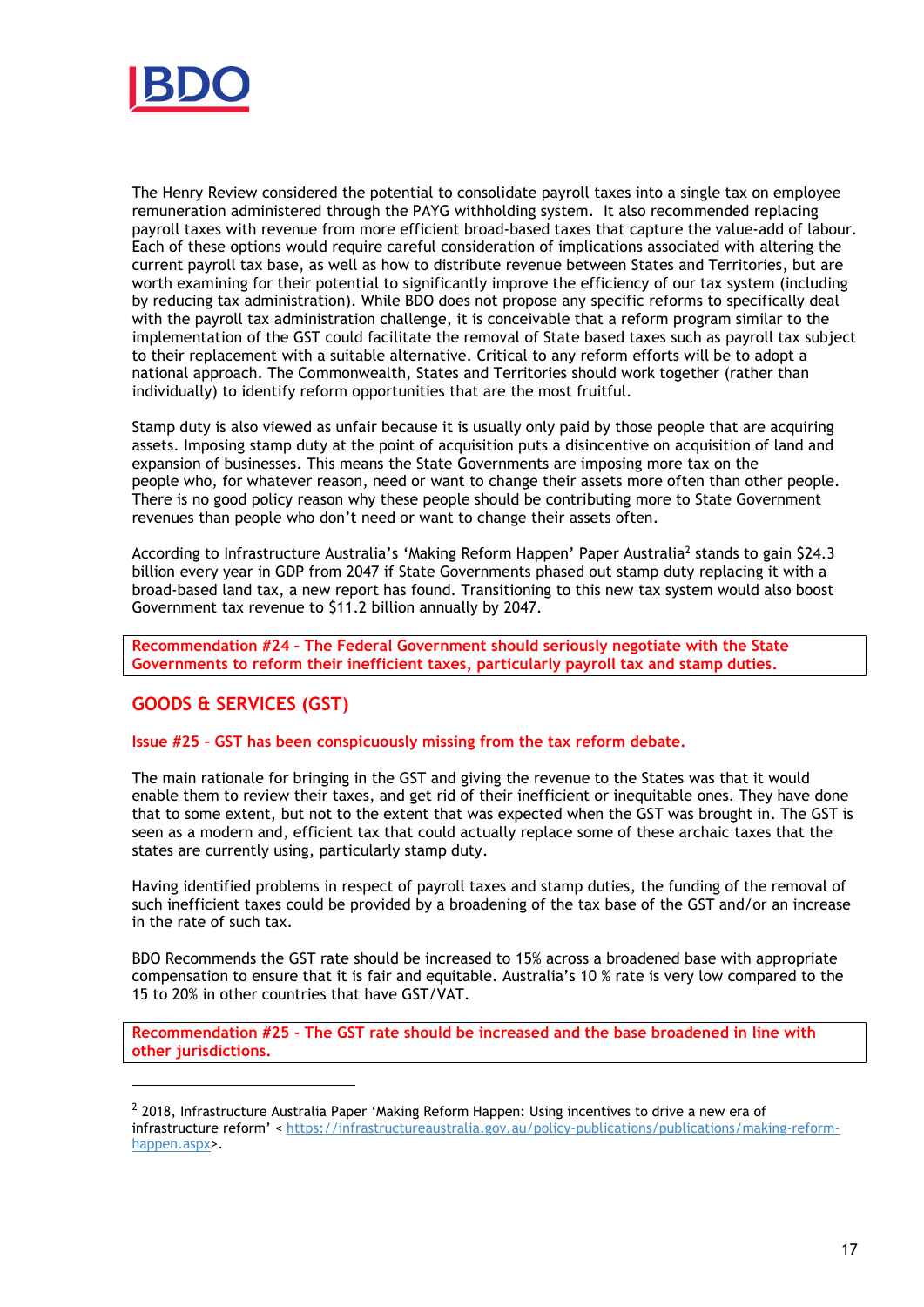

# **TRUSTS**

Issue #26 – Review the rules for taxing trusts and their beneficiaries.

In 2010, the Henry Review said "the current trust rules should be updated and rewritten to reduce complexity and uncertainty around their application". Trust reform is also something past Governments have looked at but some trust taxation changes in recent years have in fact complicated the tax system even more. Treasury recently reformed managed investment trusts but reform of other fixed trusts and discretionary trusts has not proceeded.

The current rules around taxing trusts and their beneficiaries are some of the most complicated rules in the tax Acts. This is mainly because of awkward interactions between trust law and tax law. These interactions need to be reviewed and the tax law changed to simplify the taxing or trusts and their beneficiaries.

Recommendation #26 – The review and reform of the rules around taxing trustees and beneficiaries should be reviewed with urgency.

Issue #27 - Section 99B of the ITAA 1936 sometimes applies when accumulated foreign source income is paid to an Australian resident beneficiary who was a non-resident when the trustee derived the income.

Section 99B of the ITAA 1936 was drafted to tax resident taxpayers who receive non-taxable distributions from non-resident trusts where the taxpayer would have been assessed on the amount if it had been directly received by the taxpayer when it was derived by the trust. However, section 99B is very widely drafted so that it inappropriately catches many other situations, including where a taxpayer becomes a resident and receives a distribution from a non-resident trust that derived the relevant income while the taxpayer was not an Australian resident.

Section 99B should be redrafted so that it more narrowly applies only to the mischief it was aimed at. As acknowledged on pages 17 and 18 of the 2011 Treasury Consultation Paper 'Modernising the taxation of trust income' s99B, in its generality of language, goes well beyond the mischief it was intended to address, as identified in the EM to the ITAA 1979. The language used should be amended to make it clear that s99B only applies to the application of foreign sourced amounts accumulated in a nonresident trust for the benefit of residents.

Recommendation #27 - Section 99B of the ITAA 1936 should be revised so that it does not apply when accumulated foreign source income is paid to an Australian resident beneficiary who was a non-resident when the trustee derived the income. This provision should be redrafted so that it applies only to the mischief it was aimed at.

### Issue #28 – There is uncertainty surrounding the interaction between Division 7A and UPEs.

Subdivisions EA and EB of Division 7A were clearly inserted into the ITAA 1936 on the basis of an understanding that a UPE in respect of a company did not constitute a Division 7A loan from such company to the relevant trust. TR 2010/3 has asserted that a UPE of a private company can comprise a loan for Division 7A purposes has caused much anxiety and uncertainty for controllers of trusts and has hindered trusts in maintaining working capital. These problems would be addressed if UPEs were deemed not to be loans for Division 7A purposes – allowing Subdivisions EA and EB to apply as originally intended; or a 'safe harbour' was allowed such that trusts could retain UPEs in respect of companies where the amounts are used as working capital of the trust estate.